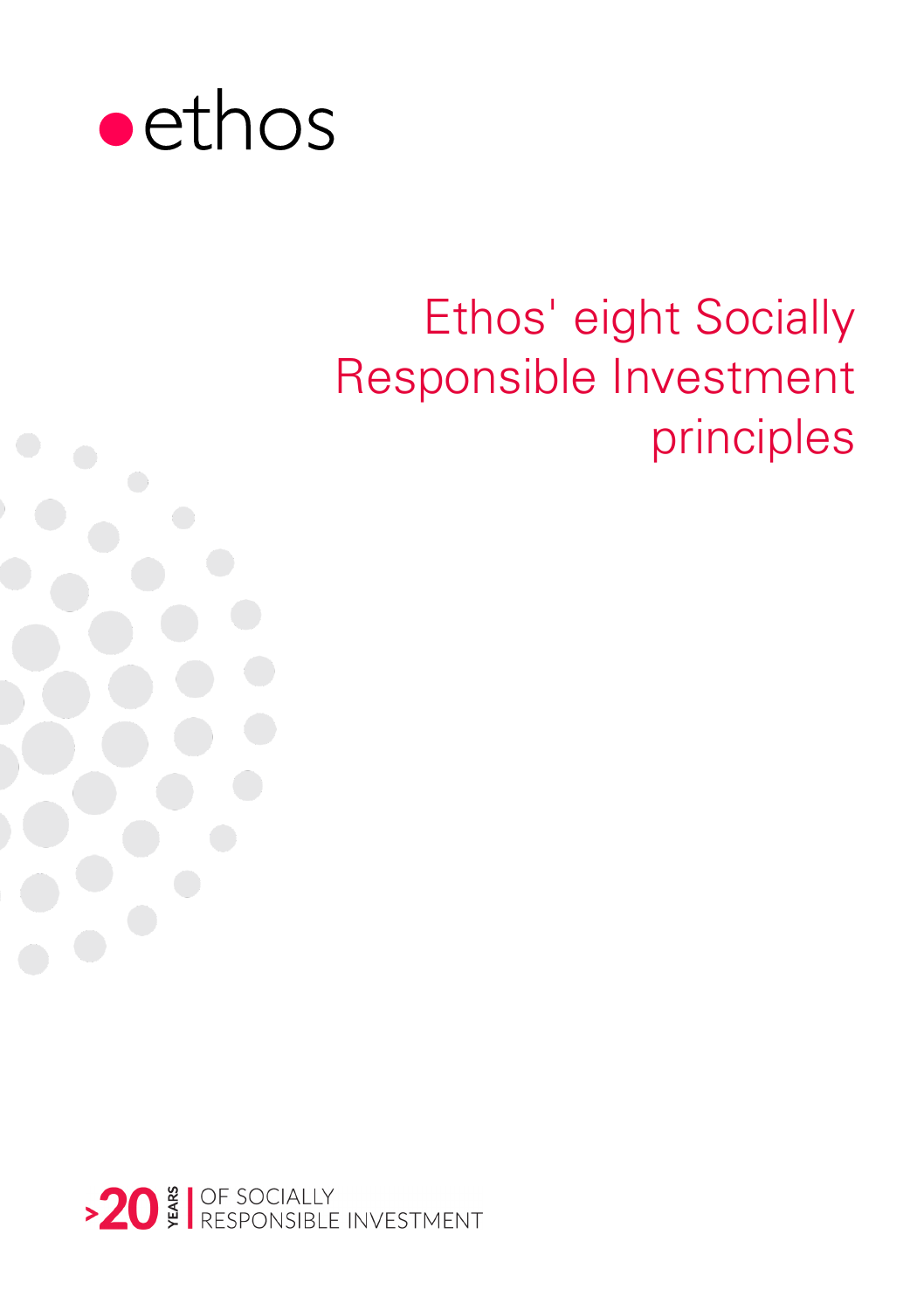The Ethos Foundation is composed of more than 220 Swiss pension funds and other tax-exempt institutions. Ethos was founded in 1997 and aims at promoting socially responsi-ble investment as well as a stable and prosperous socioeconomic environment.

The company **Ethos Services** conducts asset management and advisory mandates in the field of socially responsible investment (SRI). Ethos Services offers investors a wide range of SRI-funds. The company also provides proxy voting reports including voting recommendations, a shareholder engagement program, as well as sustainability and corporate governance ratings and analyses of listed companies. Ethos Services is owned by the Ethos Foundation and several of its members.

**Certified** 

Corporation



www.ethosfund.ch

® © Ethos Foundation, October 2021. Reproduction in full, or in part, is prohibited without the consent of the Ethos, Geneva. Quotations are authorised with an indication of the source.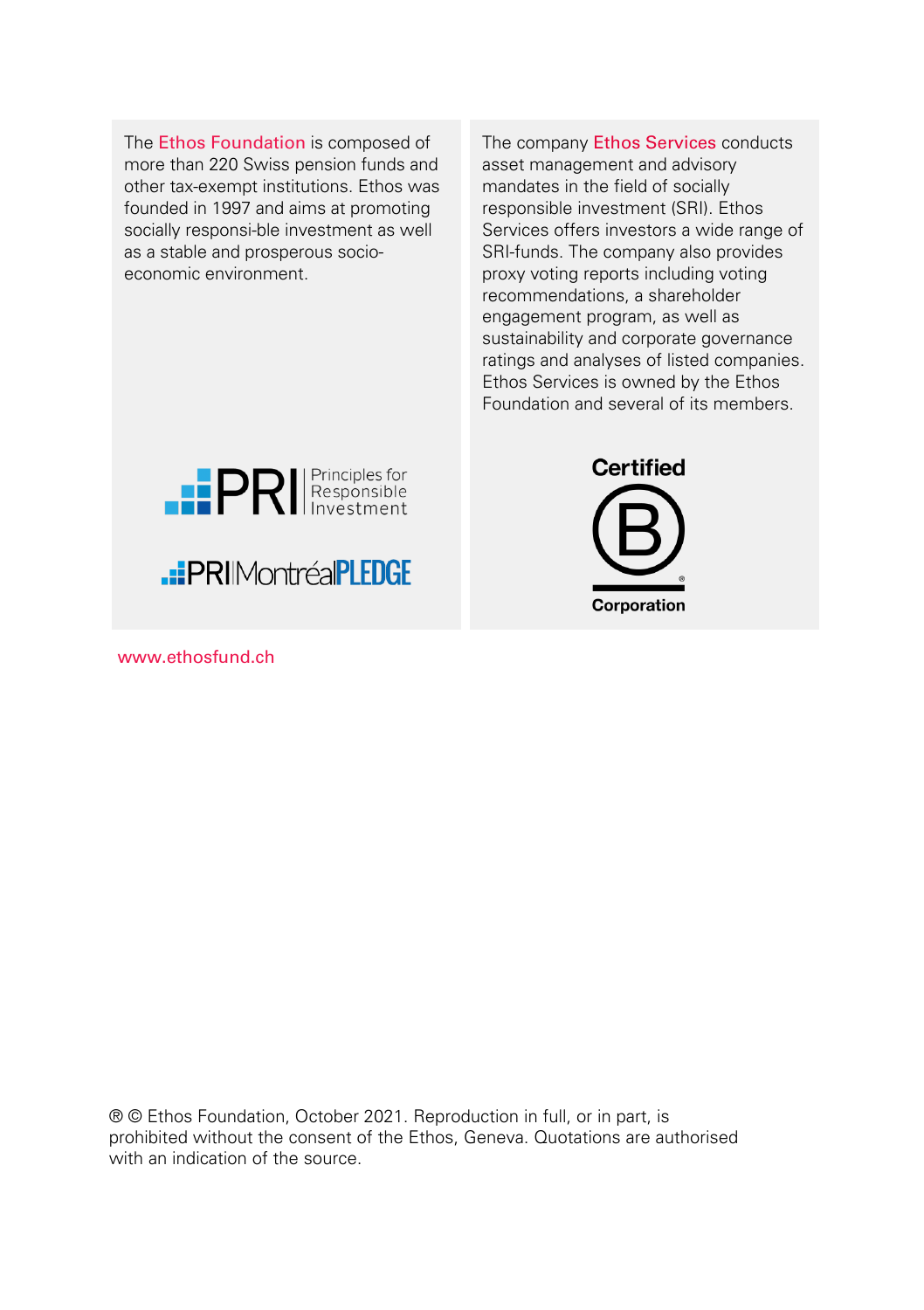

# Ethos' eight Socially Responsible Investment principles

3 <sup>r</sup><sup>d</sup> edition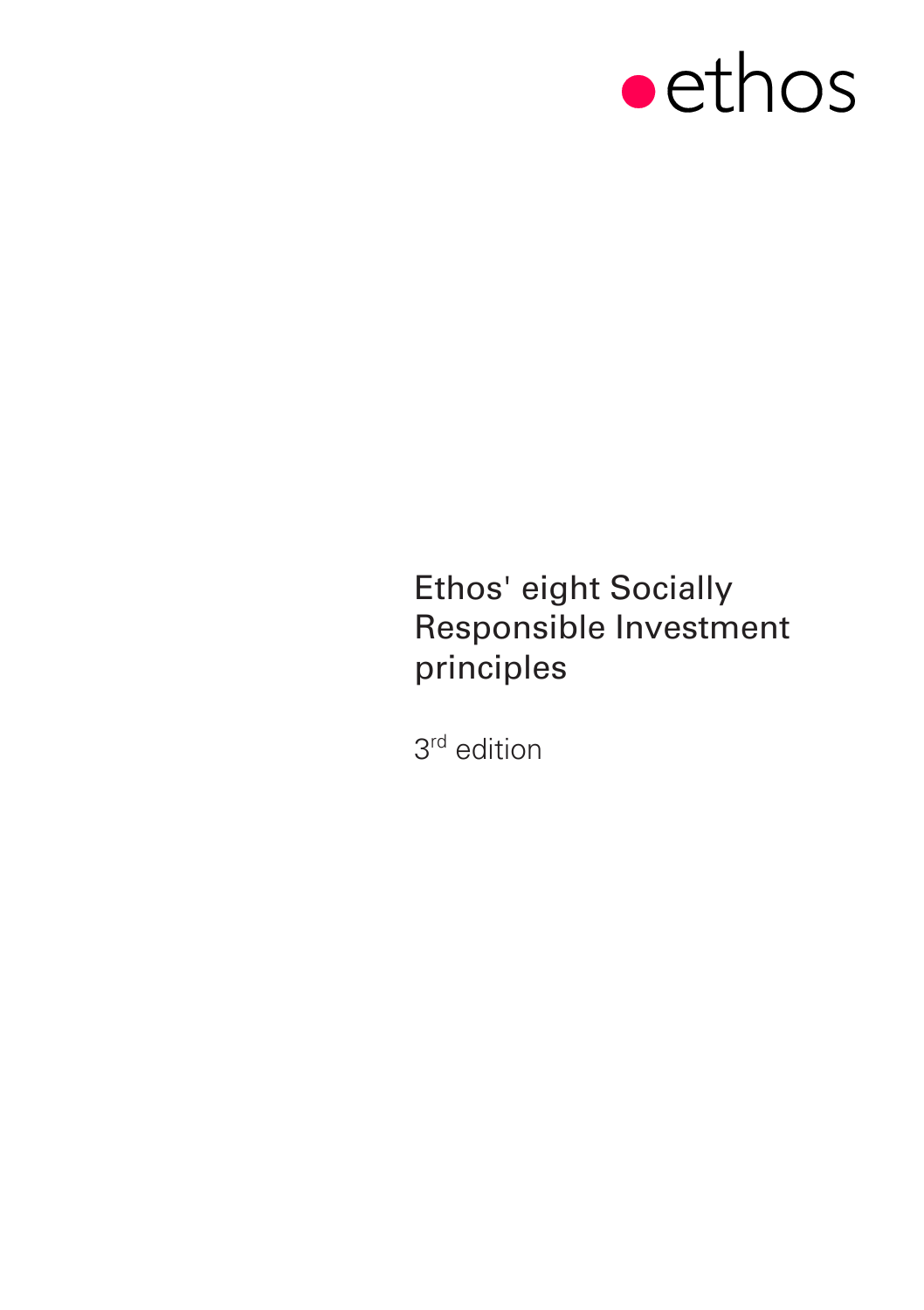

# Introduction

The eight Ethos principles for Socially Responsible Investment (SRI) define how Ethos understands socially responsible investment. They are based on the Ethos charter which in turn constitutes the guide for realising the two aims of the Ethos Foundation:

- Promote principles of sustainable development and best practice corporate governance in investment activities.
- Promote a stable and prosperous socio-economic environment that works for the benefit of civil society as a whole and safeguards the interests of future generations.

These eight Ethos principles are complementary to each other and constitute a coherent process. However, Ethos is aware that the emphasis put on one or the other principle will be more or less pronounced depending on the specific type of the investor concerned.

The eight Ethos principles are intertwined and can be grouped in three parts. The first part specifies the fiduciary duty of the socially responsible institutional investor who manages the capital of third parties with the aim to generate both financial and extra-financial returns. This requires independence, professionalism and transparency. These values serve as the foundation of business ethics and guide all Ethos activities in the realisation of the Foundation's two objectives.

The second part defines the framework for analysing the companies to be selected for the Ethos portfolios. It entails four principles, two principles of exclusions tied to products and behaviour of companies, the principle of inclusion as a function of the environmental, social and governance assessments, and lastly, the principle tied to taking into account climate change.

Finally, the third and last part concerns the active exercise of the different shareholder rights attached to share ownership. Three principles are brought forward: systematically exercising voting rights at the general meeting of shareholders, engaging in dialogue with company management throughout the year as well as the rules for intensifying the active ownership measures taken (escalation). In fact, if the exercise of voting rights and the engagement do not bear fruit, the Ethos principles foresee different measures allowing for the intensification and expansion of its means for action.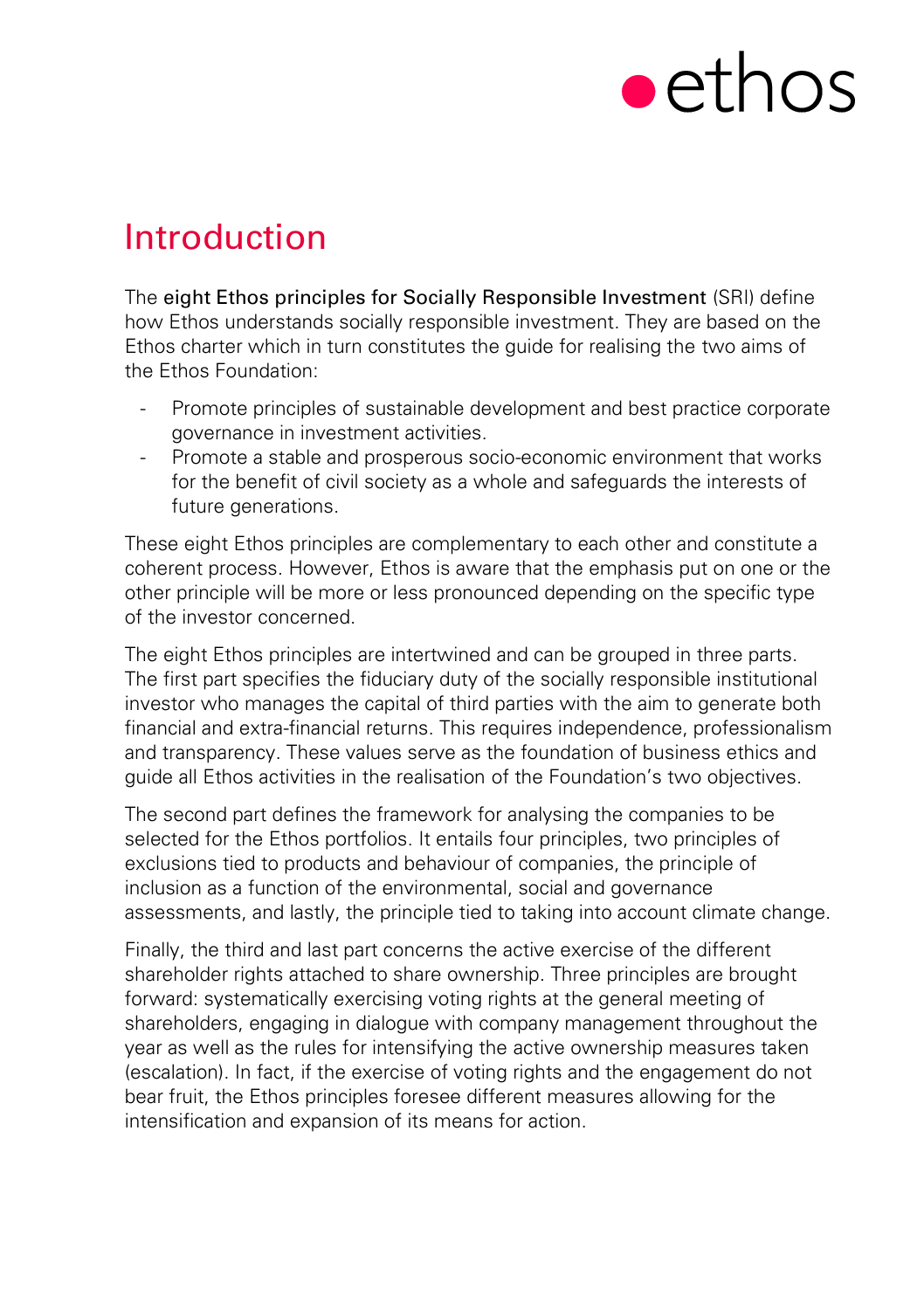# Table of content

| 1                                                                         |  |
|---------------------------------------------------------------------------|--|
|                                                                           |  |
|                                                                           |  |
|                                                                           |  |
|                                                                           |  |
|                                                                           |  |
|                                                                           |  |
|                                                                           |  |
|                                                                           |  |
|                                                                           |  |
| 2.4. Genetically modified organisms (GMO) in the agrochemical industry 13 |  |
|                                                                           |  |
| 2 6                                                                       |  |
|                                                                           |  |
| $\overline{2}$                                                            |  |
|                                                                           |  |
|                                                                           |  |
|                                                                           |  |
|                                                                           |  |
| 3<br>Principle of environmental, social and corporate governance          |  |
|                                                                           |  |
|                                                                           |  |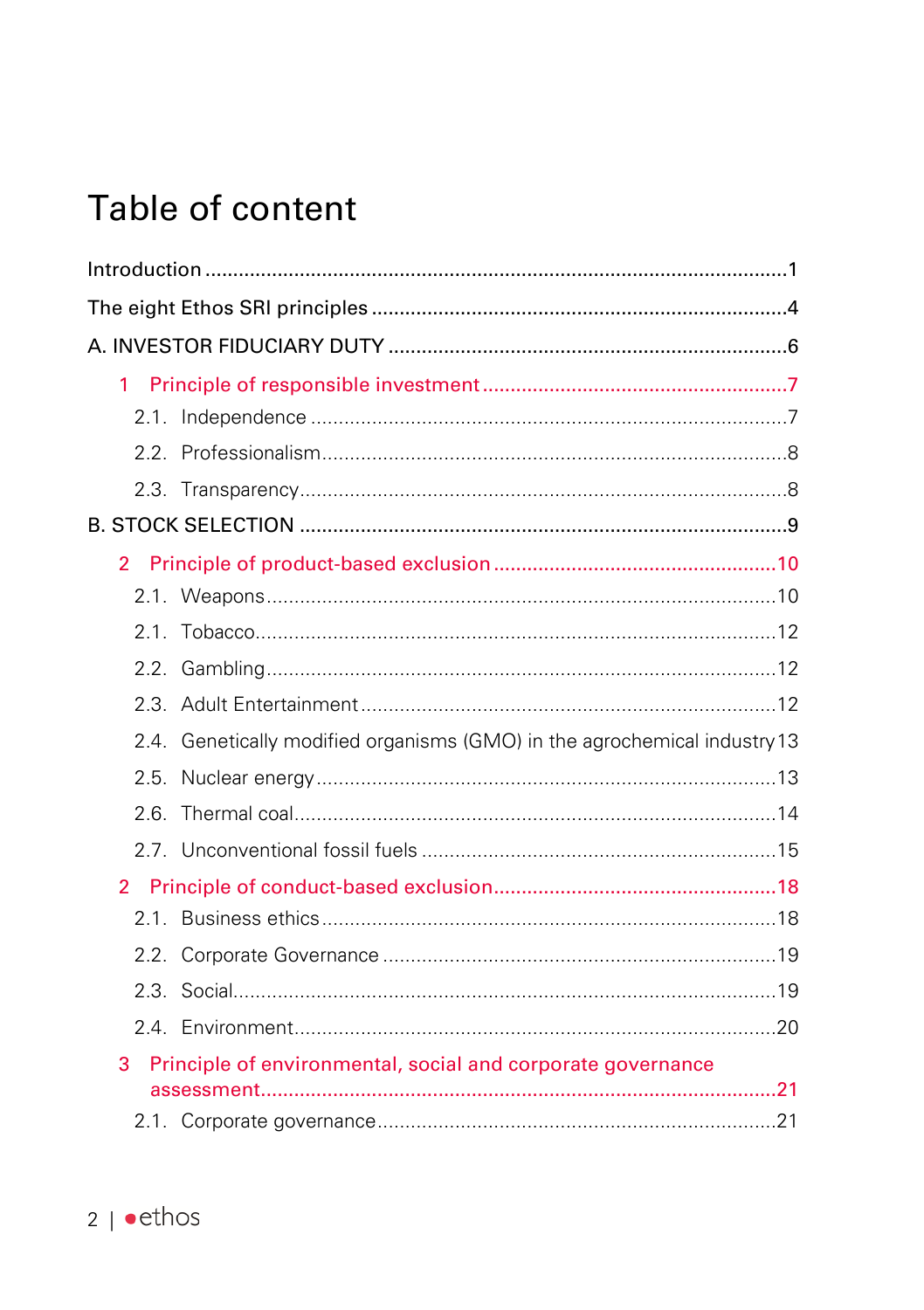| 4  |                                                                        |  |
|----|------------------------------------------------------------------------|--|
|    |                                                                        |  |
|    | 2.2. Dialog with companies on environmental issues  26                 |  |
|    |                                                                        |  |
|    | 2.4. Communication of the carbon footprint of the investment funds  27 |  |
|    |                                                                        |  |
| 5. |                                                                        |  |
|    |                                                                        |  |
|    | 2.2. Detailed analysis of the general meeting of shareholders and      |  |
|    |                                                                        |  |
| 6  |                                                                        |  |
|    |                                                                        |  |
|    | 2.2. Conducting a direct dialogue with company management 31           |  |
|    |                                                                        |  |
| 7  | Principle of intensifying active ownership measures 33                 |  |
|    | 2.1. Intervention at the general meeting of shareholders 33            |  |
|    |                                                                        |  |
|    |                                                                        |  |
|    |                                                                        |  |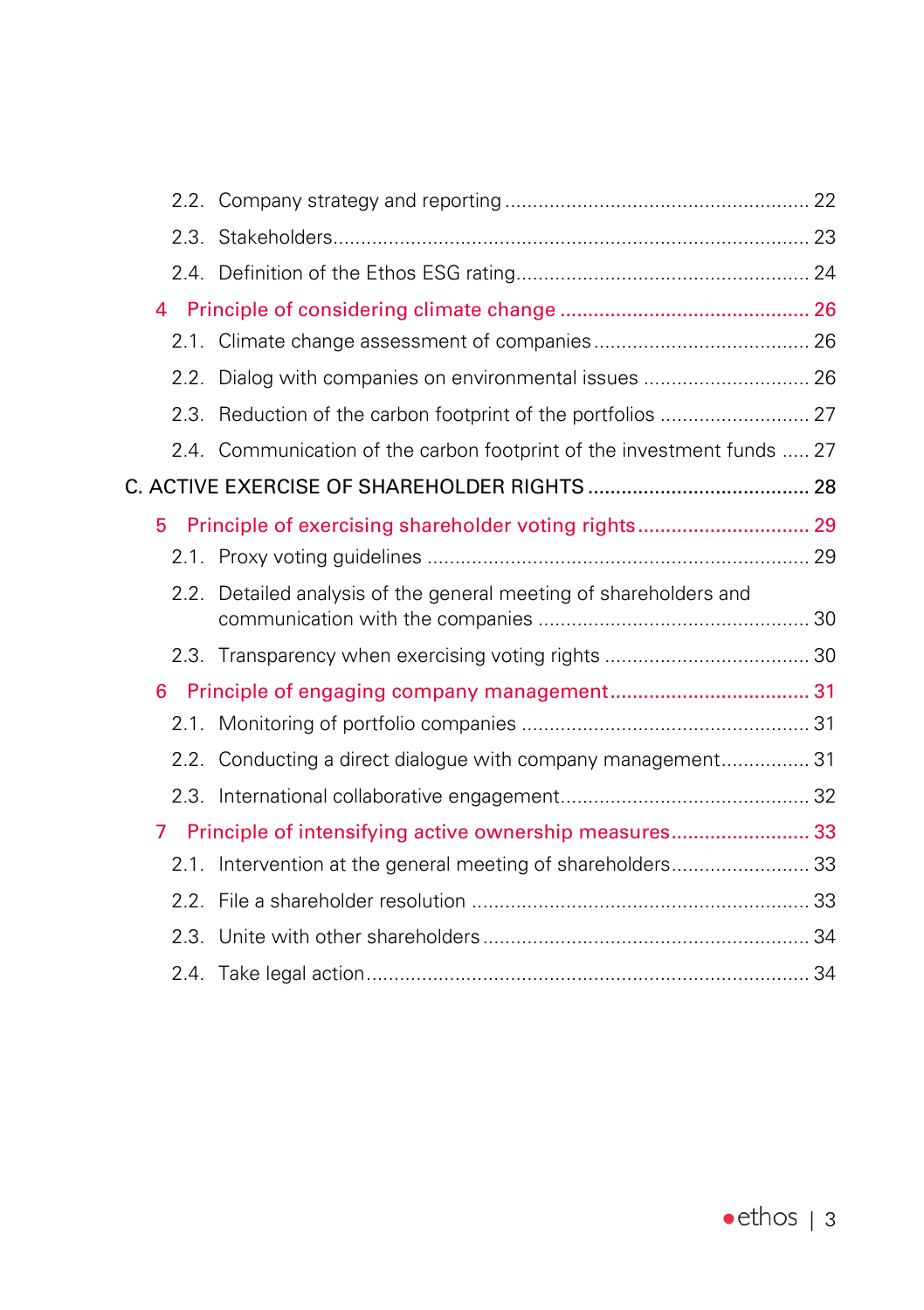# The eight Ethos SRI principles

#### • Principle 1: Act as a responsible investor

As a socially responsible investor, Ethos seeks to conduct its activities according to best practice in business ethics. This means being independent, professional and transparent in all of its activities. Aware of its fiduciary duty, Ethos aims to generate a long-term return for the investors in its funds.

• Principle 2: Exclude companies whose products are incompatible with the values defined

In the investment of its investment funds, Ethos excludes companies whose products are incompatible with the values of the members of the foundation as listed in the Ethos charter.

• Principle 3: Exclude companies whose conduct severely violates the fundamental principles defined

In the framework of its investment funds, Ethos excludes companies whose conduct violates the fundamental principles of ethics and sustainable development.

• Principle 4: Assess companies according to environmental, social and corporate governance (ESG) criteria

In the framework of its investment funds, Ethos prioritises investments in companies and debt issuers who receive an above average ESG assessment.

#### • Principle 5: Consider climate change in the investment policy

Ethos prioritises investment in companies with a low carbon intensity. Its respective investment policy is based on the Ethos carbon rating of the companies and engagement concerning their environmental strategy, as well as the publication and reduction of the carbon footprint of its investment funds.

#### • Principle 6: Exercise shareholder voting rights

Ethos systematically exercises its shareholder voting rights in line with its proxy voting guidelines based on best practice in corporate governance. The proxy voting guidelines and the proxy voting positions are published online.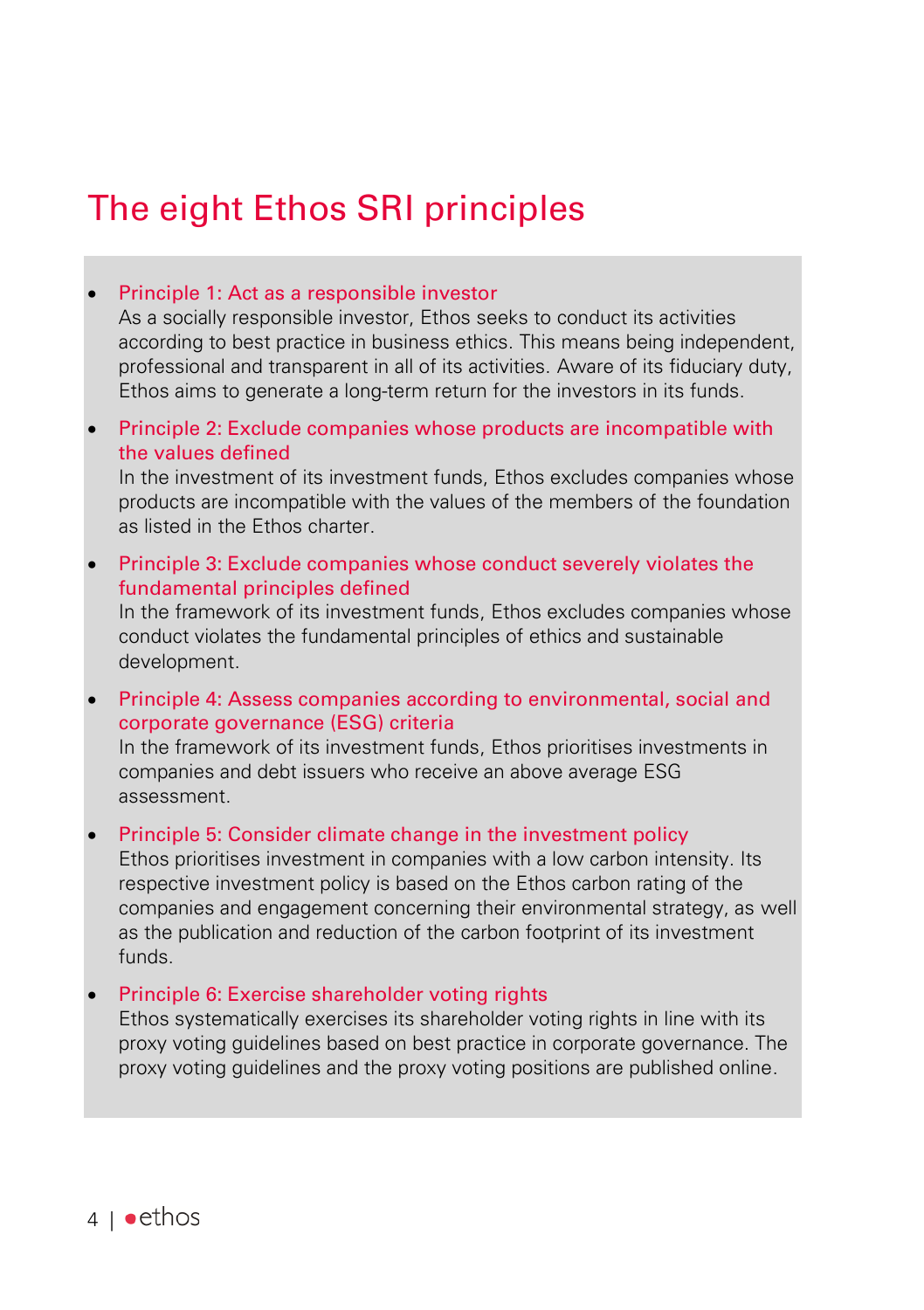- Principle 7: Engage in dialogue with company management Ethos conducts a direct dialogue with Swiss listed companies on ESG issues. Internationally, Ethos supports collaborative initiatives in line with its charter.
- Principle 8: Intensify active ownership measures where necessary Ethos can intensify the active ownership measures by intervening at the general meeting of shareholders, filing shareholder resolutions, joining shareholder groups or going to court. These measures are taken when the dialogue is blocked and it is necessary to defend the long-term interests of shareholders and other stakeholders.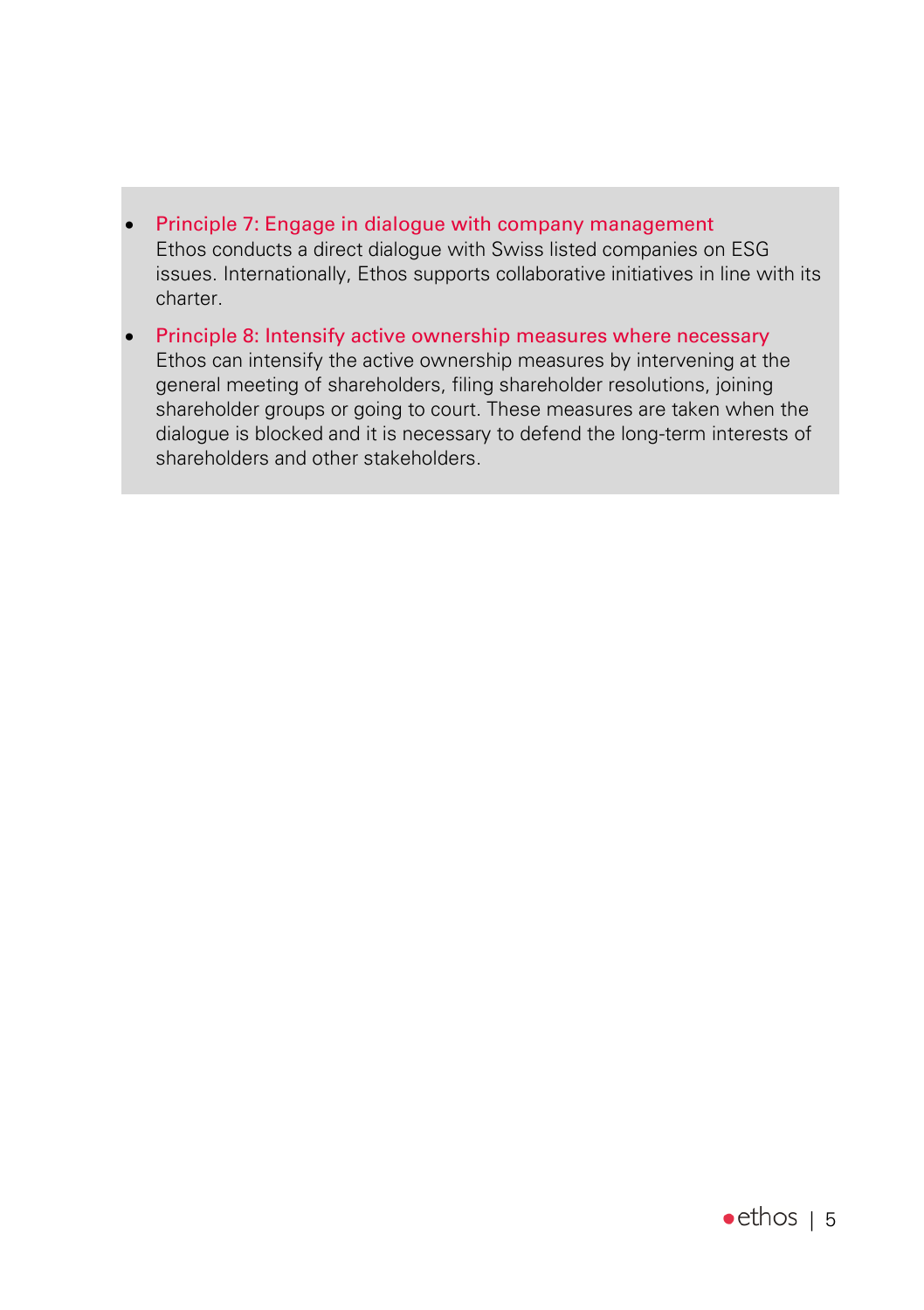# A. INVESTOR FIDUCIARY DUTY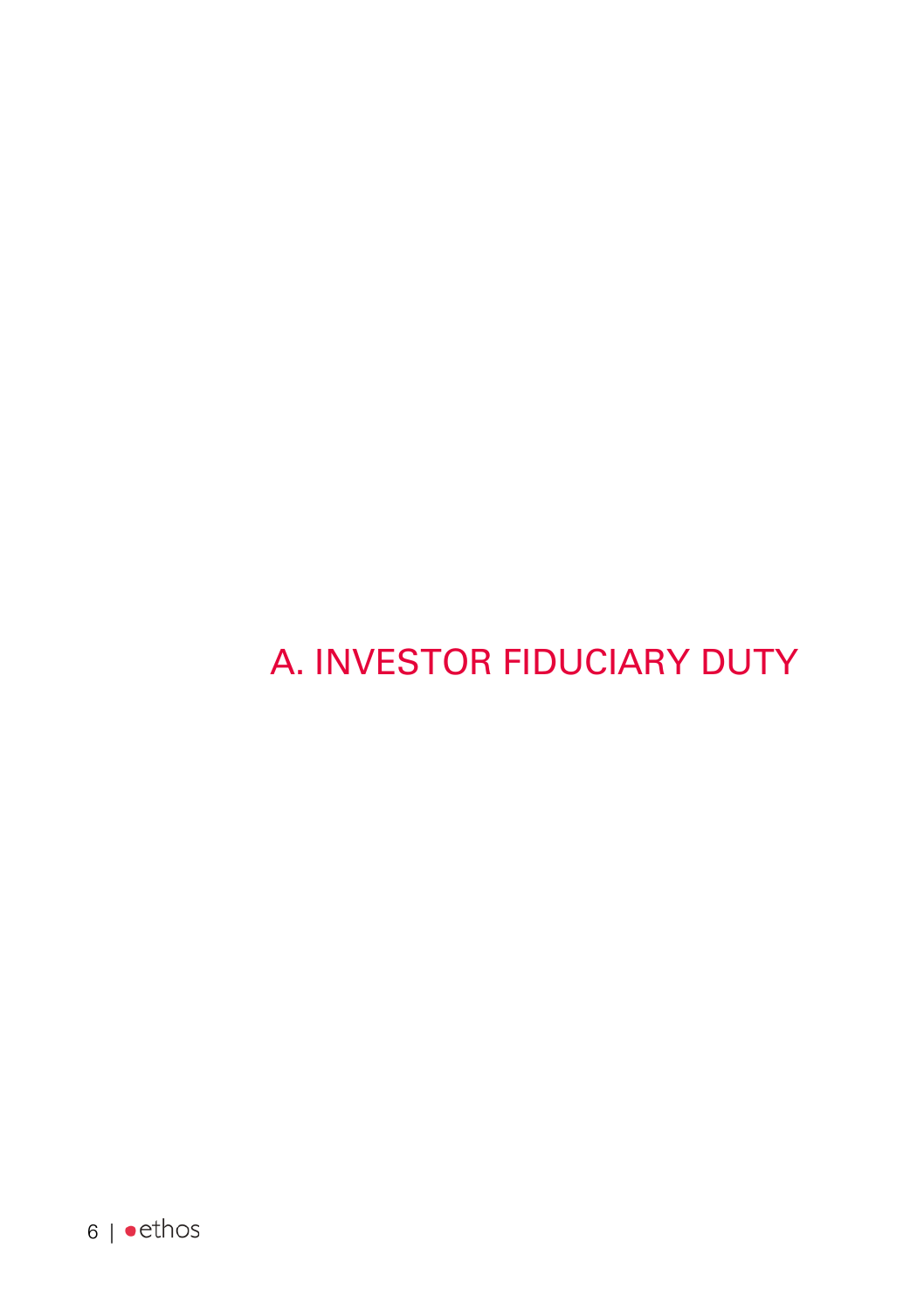# 1 Principle of responsible investment

#### *Principle 1 – Act as a responsible investor*

*As a socially responsible investor, Ethos seeks to conduct its activities according to best practice in business ethics. This means being independent, professional and transparent in all of its activities. Conscious of its fiduciary duty, Ethos aims to generate a long-term return for the investors in its funds.*

As an institutional investor aiming to achieve a financial and extra-financial return, Ethos has a fiduciary duty towards the investors in its funds. In all of its activities, Ethos bases itself on the concept of sustainable development and on the Ethos charter. The members of the boards and the Ethos employees commit to respecting the Ethos code of conduct which is grounded in the values specified in the Ethos charter, which is in turn based on the concept of sustainable development. This implies a long-term vision, compliance with the highest business ethics standards and respect for all the stakeholders of Ethos.

In particular, Ethos guarantees the independence towards the analysed companies, professionalism in all of its activities, as well as transparent information of all its different stakeholders.

# 2.1. Independence

The Ethos Foundation and the company Ethos Services are financed by investors. Ethos is careful to remain independent from the analysed companies. In particular, Ethos does not accept consultant mandates from companies it analyses. In the case of an exception, the potential conflict of interest is communicated in a transparent manner.

All of the entities tied to the Ethos Foundation through the use of the "Ethos" brand apply the Ethos code of conduct which notably specifies the business ethics principles according to which they conduct their activities.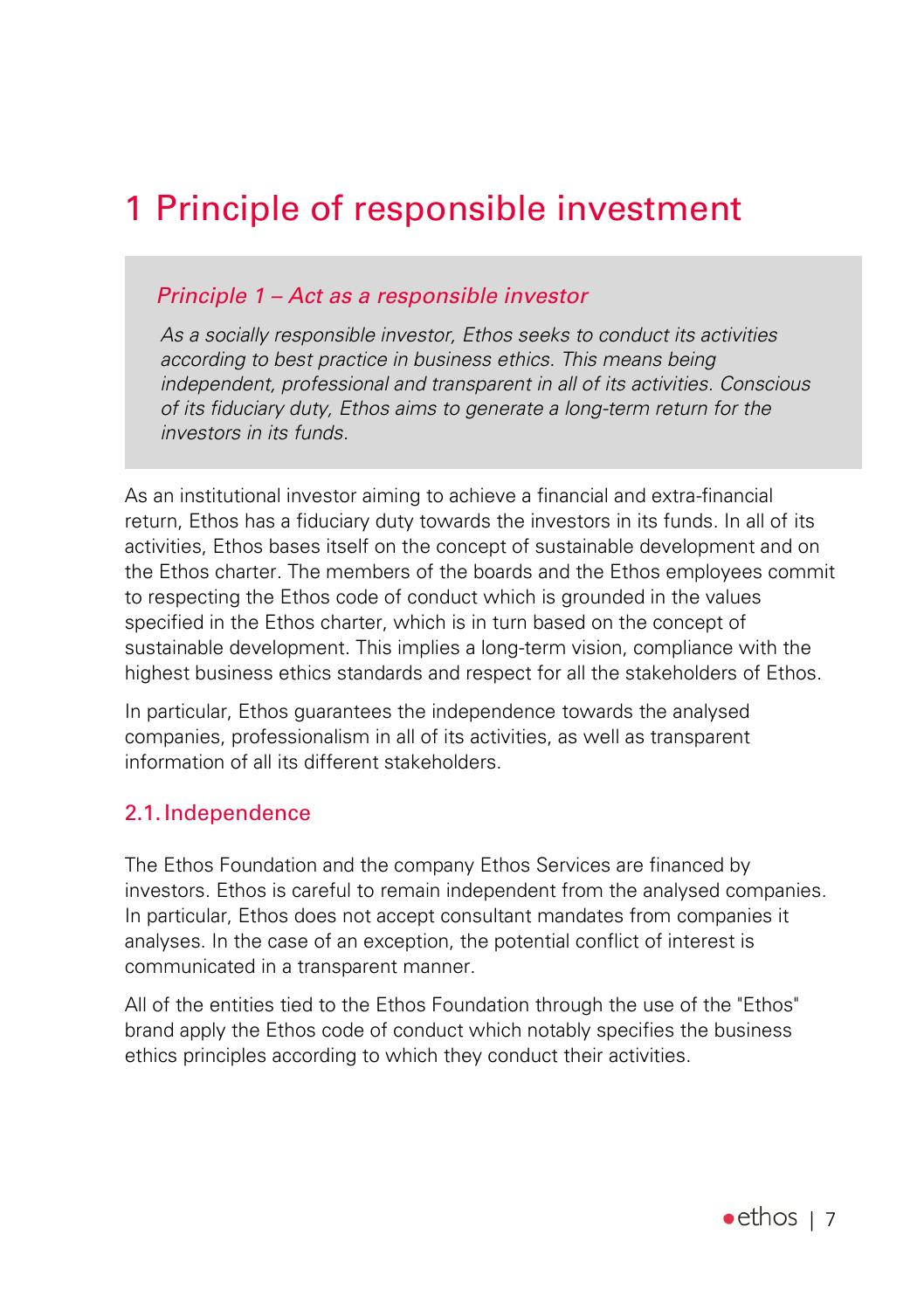# 2.2.Professionalism

Ethos commits to a high quality standard and professionalism in all of its activities. To this effect, sophisticated internal controls have been put in place.

Ethos voluntarily submits itself to an ordinary financial audit which requires an internal control system. In addition, the board of Ethos Services has constituted an audit committee.

# 2.3.Transparency

Ethos puts value on the transparent information of its members, as well as its shareholders and society in general.

As a responsible investor, Ethos publishes detailed information on its own corporate governance as well as on its different products. In particular, the annual report and the financial statements of the Ethos Foundation, the company Ethos Services and the association Ethos Académie are public. All products are presented in a transparent manner. Related to the services of exercising the voting rights, Ethos publishes its proxy voting guidelines in their entirety. The proxy voting recommendations are disclosed online two working days before the specific general meeting of shareholders.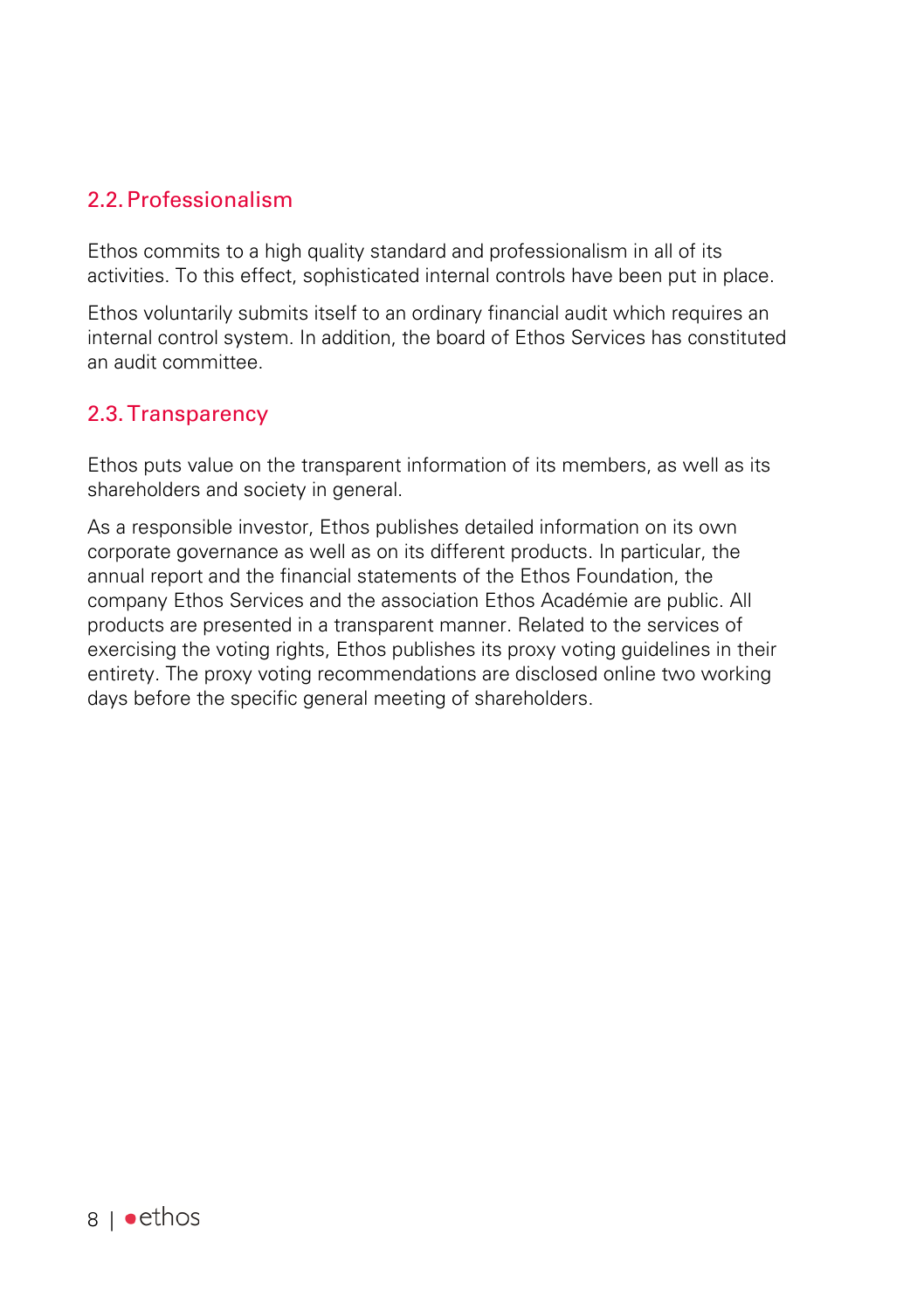# B. STOCK SELECTION

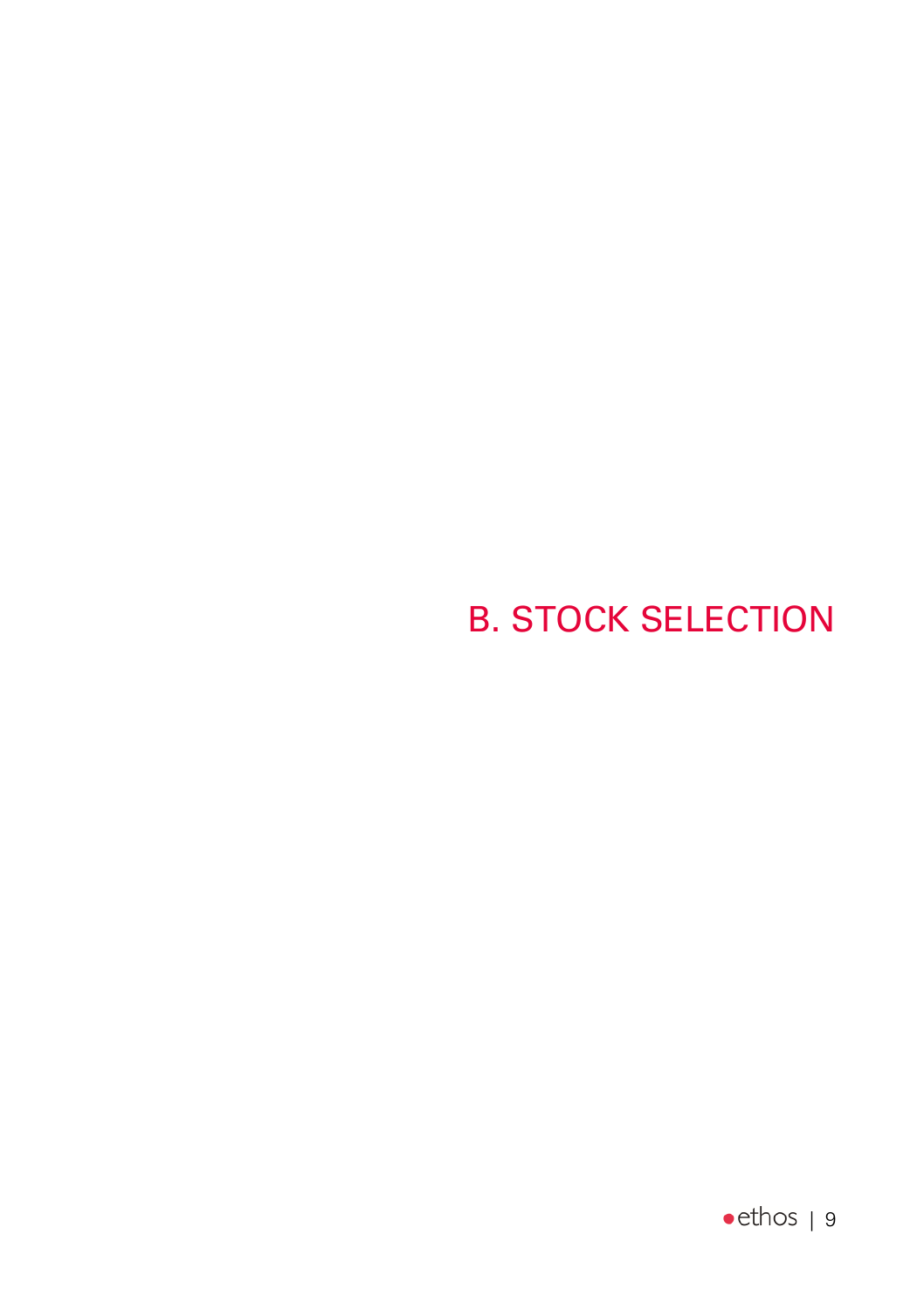# 2 Principle of product-based exclusion

### *Principle 2 – Exclude companies whose products are incompatible with the values defined*

*In the framework of its investment funds, Ethos excludes companies whose products are incompatible with the values of the members of the foundation as listed in the Ethos charter.*

The product-based exclusions relate to sectors considered to be incompatible with the values of the members of the Ethos Foundation.

As a general rule, companies that generate more than 5% of their turnover in one of the sectors listed below are excluded. However, the exclusion thresholds and criteria may vary from one sector to another and are determined specifically for each of them.

If a company generates less than 5% of its turnover in several sensitive sectors, Ethos reserves the right to exclude the company from its investments.

#### 2.1.Weapons

The mass production of weapons interferes with the principle of respect for human beings and poses the threat of large-scale environmental destruction. Although weapons can be used for legitimate defensive reasons, their end use and final recipients are often difficult to determine. Ethos is convinced that its investments for sustainable development must not contribute to expanding this sector.

In international humanitarian law a distinction is made between conventional and non-conventional weapons. Ethos excludes companies from its investments active in both conventional and non-conventional weapons.

#### 2.1.1 Conventional weapons

Conventional weapons refer to the production of weapons and directly related ancillary equipment used by combat and defence forces and the use of which is permitted under international humanitarian law. It includes the manufacture of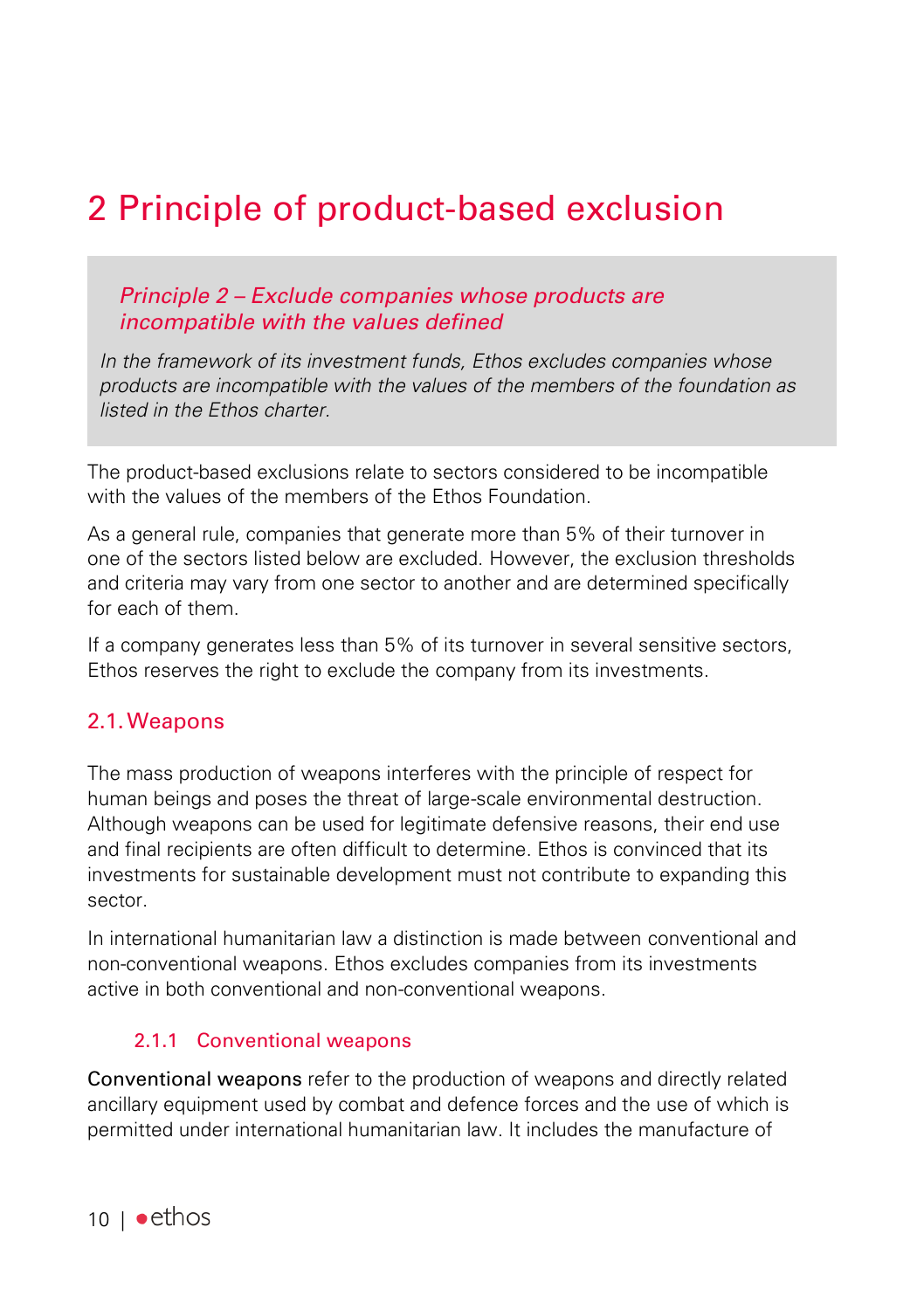strategic equipment (aircraft, missile warheads, rockets), of the systems required to launch and guide missiles, and of the defence electronics without which such military equipment cannot be operated.

#### Exclusion threshold:

Companies that generate more than 5% of their turnover from the production of such weapons or of their essential components are excluded.

# 2.1.2 Non-conventional weapons

Non-conventional weapons refer to the production of weapons and ancillary equipment which are prohibited by the main international conventions and in the Swiss Federal Act on War Material. Most importantly, these are chemical, biological and nuclear weapons, as well as cluster munition, anti-personnel mines and depleted uranium munitions.

The latter category includes:

• Illegal weapons

These are arms whose production and/or use are prohibited by international accords and conventions, such as the Treaty on the Prohibition of Nuclear Weapons, and weapons prohibited by the Swiss Federal Act on War Material.

• Weapons which breach fundamental principles of international humanitarian law

This relates mainly to the distinction between combatants and noncombatants as well as the prohibition of arms which do not distinguish between civilian and military objects or cause unnecessary or superfluous suffering to combatants (principle of proportionality).

# Exclusion threshold:

Companies active in the production of such weapons or of their essential components are excluded regardless of their level of involvement or turnover.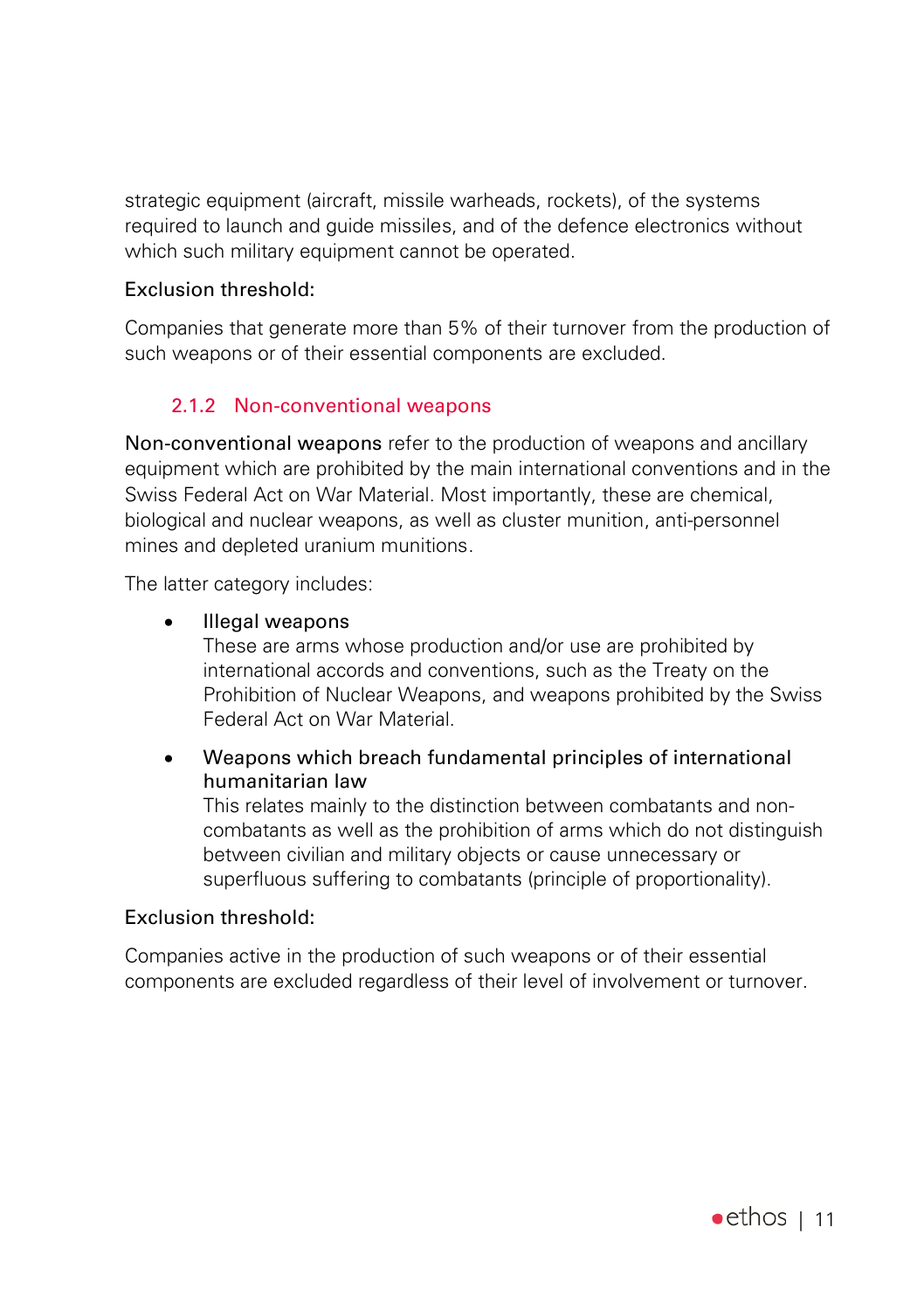# 2.1.Tobacco

Because of the health problems associated with tobacco use, the costs of which are for the most part borne by civil society, Ethos does not wish to invest in and thereby contribute to this sector.

#### Definition:

The tobacco criterion refers to the production of cigarettes, cigars or pipe tobacco and includes firms whose primary activity is to trade in tobacco and/or to distribute unprocessed tobacco wholesale to cigarette manufacturers or similar activities. This definition also includes the production of electronic cigarettes that may contain nicotine and of smokeless tobacco (heated or oral tobacco products).

#### Exclusion threshold:

Companies that generate more than 5% of their turnover in this sector are excluded.

# 2.2.Gambling

Because of the potentially destructive nature of gambling (organised crime, money laundering, etc.) and its impact on individuals and their families, Ethos excludes companies active in this sector from its investments.

#### Definition:

The gambling criterion refers to the operation of casinos and race courses, the production of slot machines, and to companies that lend money on casino premises.

#### Exclusion threshold:

Companies that generate more than 5% of their turnover in this sector are excluded.

# 2.3. Adult Entertainment

Adult entertainment is contrary to the principle of respect for human dignity and potentially destructive in nature (links with organised crime, discrimination and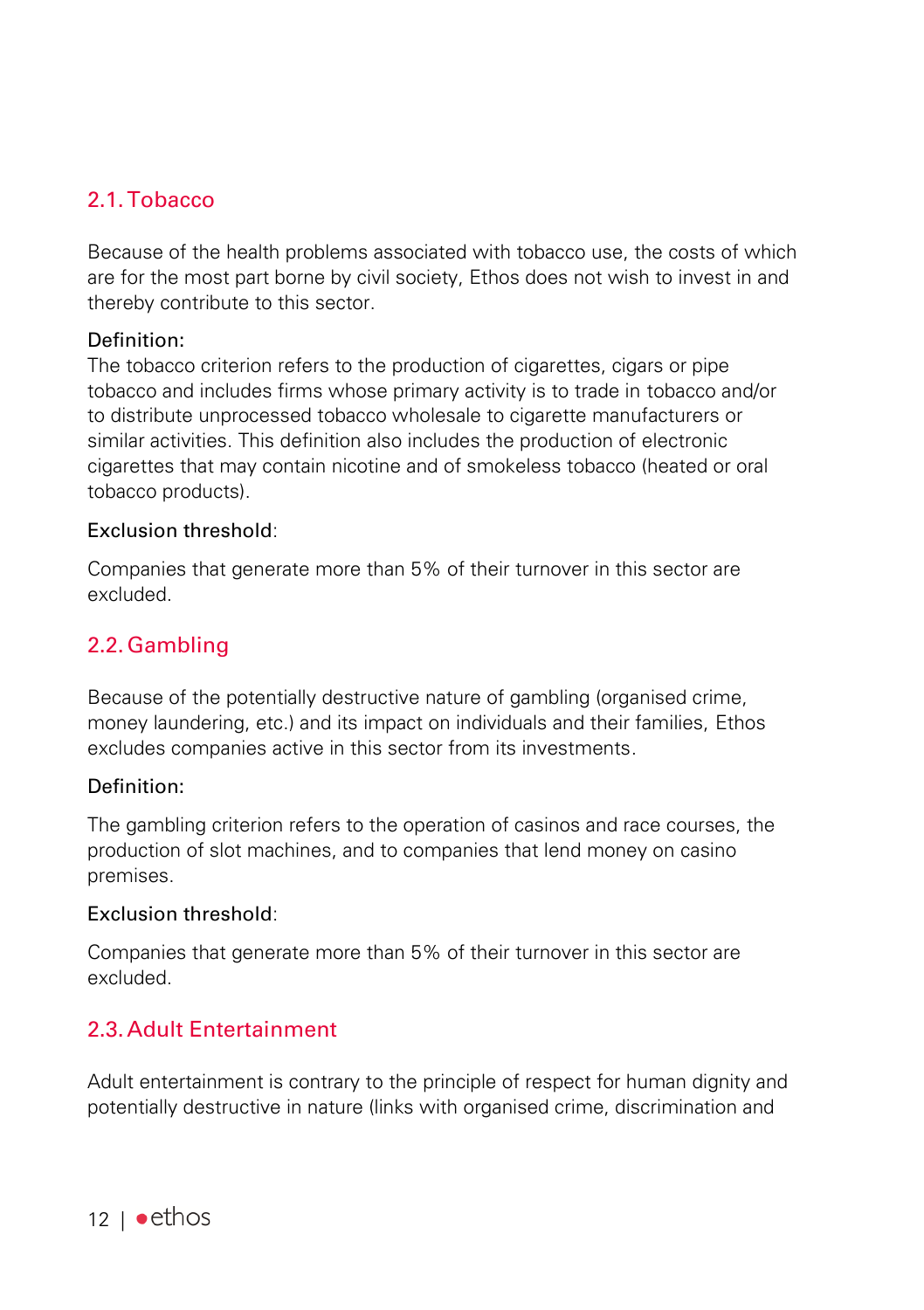sexual violence, etc.). Ethos therefore excludes companies active in this sector from its investments.

#### Definition:

The adult entertainment criterion refers to the production of representations of sexually degrading acts that violate human dignity and to the active distribution of such content via channels such as the media, shops or the internet.

#### Exclusion threshold:

Companies that generate more than 5% of their turnover in this sector are excluded.

# 2.4.Genetically modified organisms (GMO) in the agrochemical industry

Ethos has decided to suspend investments in companies active in the development and/or production of GMO. Ethos justifies this decision with the precautionary principle, the hazards to biodiversity and the negative social impacts often tied to these production methods. The decision-making process included a detailed study of GMO and socially responsible investment (December 2001). The complete study can be downloaded in French or German from Ethos's website.

#### Definition:

The GMO criterion refers to agrochemical activities. It covers companies that actively promote GMO by developing and producing genetically modified organisms, transgenic seeds and in some cases related products. The exclusion does not apply to the medical field.

#### Exclusion threshold:

Companies that generate more than 5% of their turnover in this sector are excluded.

# 2.5.Nuclear energy

Nuclear energy presents risks both in terms of the hazards related to the widespread dissemination of radioactive elements in the event of an accident and of the unresolved problem of nuclear waste passed on to future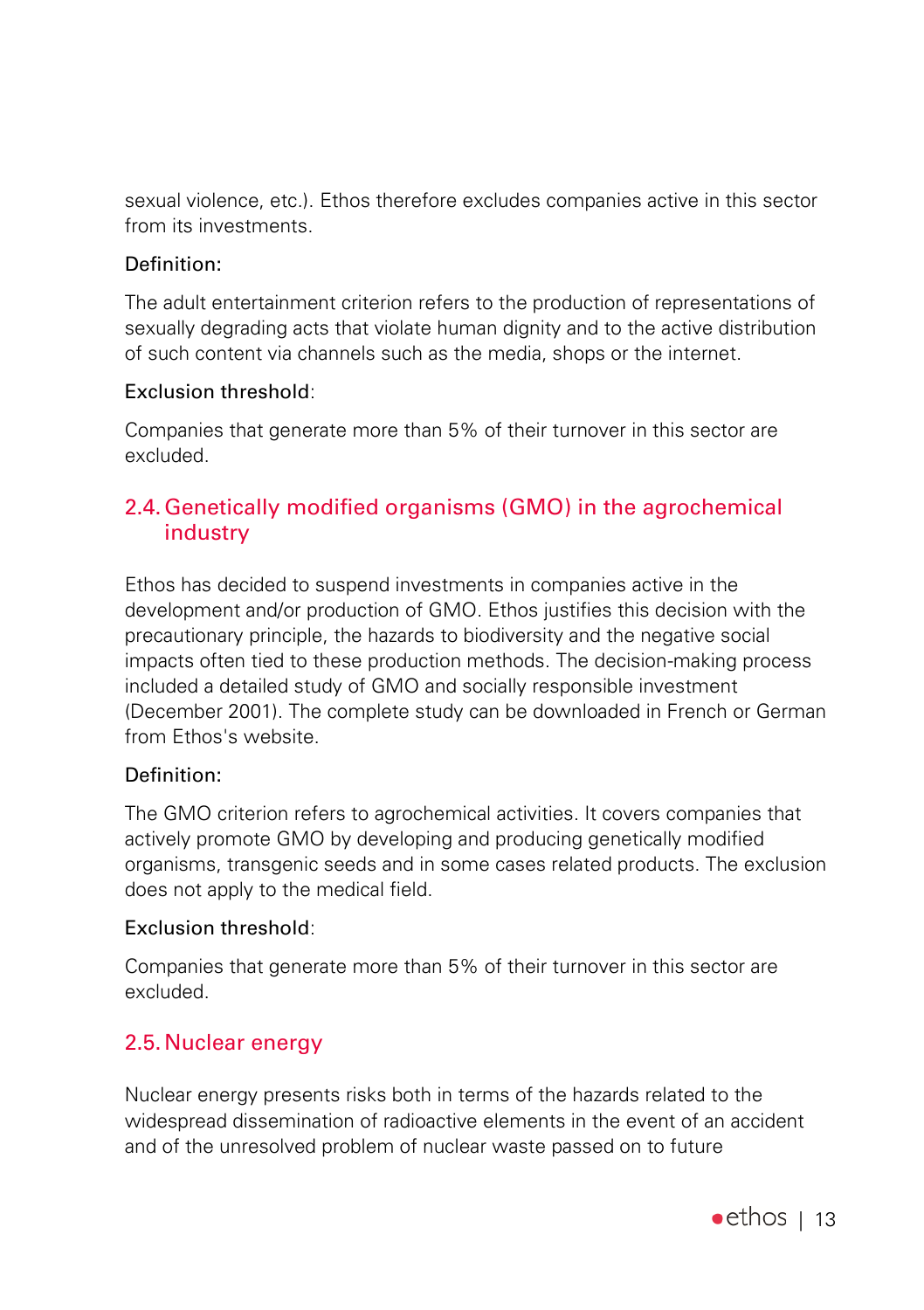generations. Ethos does not want to promote this sector with its investments, as it presents major risks and has effects that may be a burden for several generations to come.

### Definition:

The nuclear energy sector comprises the activities of producing nuclear energy, constructing nuclear reactors, operating nuclear power plants, producing components essential for their running as well as storing and reprocessing radioactive waste, supplying nuclear fuel or uranium mining.

### Exclusion threshold:

Companies that generate more than 5% of their turnover in this sector are excluded. The activities of nuclear waste treatment, decommissioning of nuclear power plants and site clearance don't fall within the scope of the exclusion. If the share of turnover cannot be determined in a reliable manner, the exclusion applies to those companies whose nuclear power generation capacity accounts for more than 5% of their total power generation capacity. In this case, the exclusion threshold will be more restrictive as it will only take into account the energy production activity of the company.

# 2.6.Thermal coal

The combustion of fossil fuels is one of the most significant anthropogenic sources of greenhouse gas (GHG) emissions causing climate change. The ratification of the Paris Agreement of 2015, which aims to limit temperature rise to well below 2° Celsius compared to pre-industrial levels, means that a large part of fossil fuel reserves will not be exploitable.

The extraction of thermal coal and its use for electricity generation is one of the largest sources of greenhouse gas emissions, thus significantly contributing to global warming. Given the measures necessary to mitigate global warming, Ethos is convinced that thermal coal poses an unacceptable environmental and financial risk.

#### Definition:

The term «thermal coal» refers to the extraction of coal for energy production as well as to the production of electricity from coal and the construction of coalfired power plants.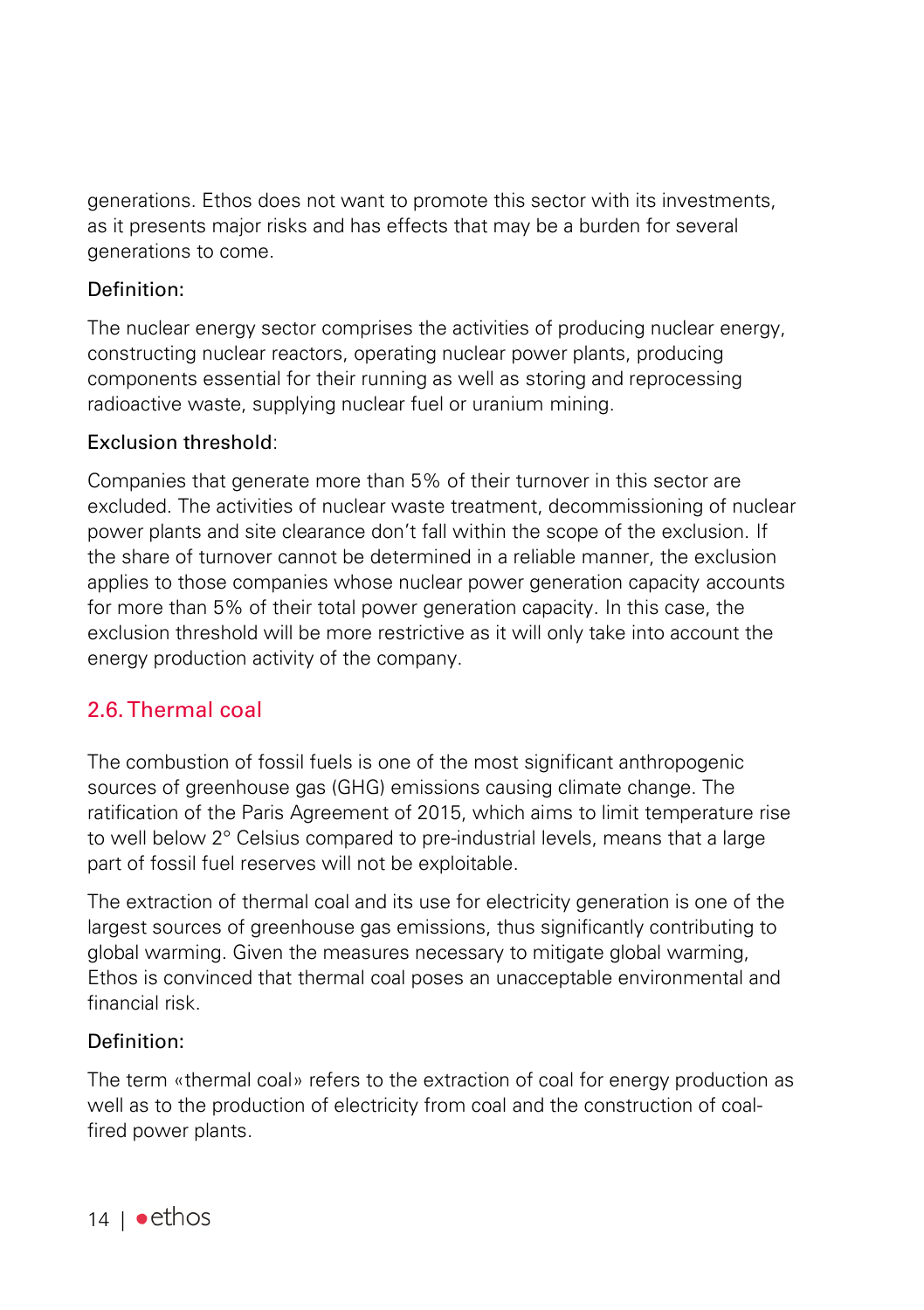# Exclusion threshold:

Companies that generate more than 5% of their turnover in this sector are excluded. For companies active in coal-fired power generation, if the share of turnover cannot be determined in a reliable manner, the exclusion applies to those companies whose coal-based power generation capacity accounts for more than 5% of their total power generation capacity. In this case, the exclusion threshold will be more restrictive as it will only take into account the energy production activity of the company.

# 2.7. Unconventional fossil fuels

Similar to coal, the combustion of oil and gas is one of the main sources of greenhouse gas (GHG) emissions. It should therefore be significantly reduced in order to limit temperature rises to well below 2° Celsius compared to preindustrial levels. Ethos primarily excludes companies active in the extraction and use of unconventional fossil fuels. These activities present economic risks (stranded assets) and have a far greater environmental impact than conventional fossil fuels.

Initially, the exclusion will apply to companies active in the extraction and use of the following unconventional fossil fuels: oil from oil sands, fossil fuels extracted by hydraulic fracturing and oil and gas from the Arctic. Given their crucial role in the development of these activities, Ethos also excludes the companies involved in the transport through oil and gas pipelines or in the storage of such energy sources.

# 2.8.1. Oil sands

The extraction of oil from oil sands releases large quantities of greenhouse gases, leads to the destruction of ecosystems and causes considerable air, water and soil pollution. Despite the requirements specified in some legislation and the commitments made by several companies, the rehabilitation and restoration of the extraction sites has only been carried out for a very small part of the affected areas.

#### Definition:

The oil sands criterion refers to the extraction of oil sands and the processing of oil sands into oil.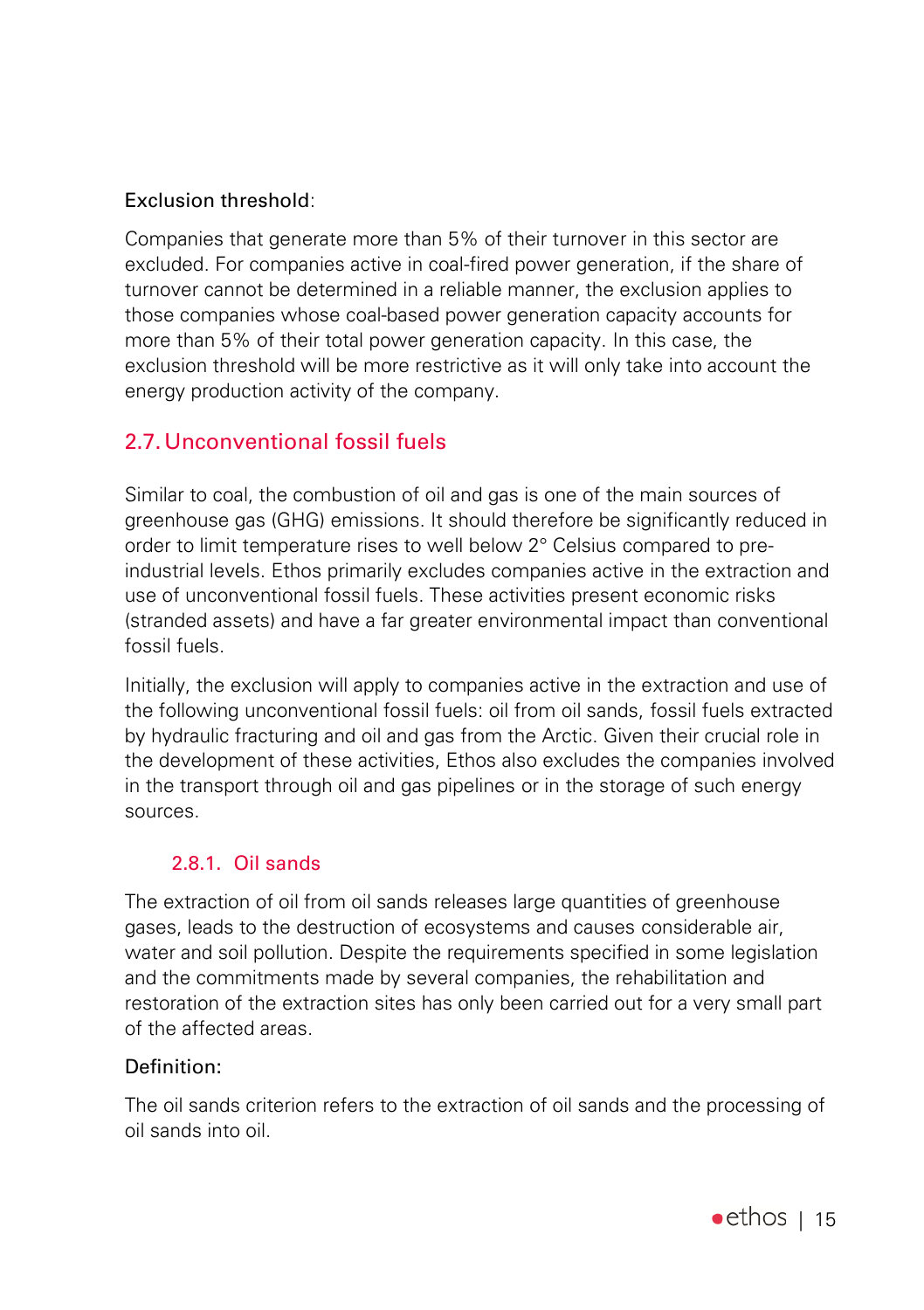### Exclusion threshold:

Companies that generate more than 5% of their turnover in this sector are excluded.

# 2.8.2. Fossil fuels extracted by hydraulic fracturing

The extraction of some types of fossil fuels, including shale gas and oil and tight gas and oil, requires the use of hydraulic fracturing. The process of hydraulic fracturing uses large amounts of energy and water as well as the use of chemicals, which cause significant greenhouse gas emissions. Fracking leads to groundwater contamination by potentially carcinogenic agents, soil degradation, high levels of air pollution and water scarcity in the affected areas. It can also increase the risk of earthquakes. In addition, a considerable amount of methane is released into the atmosphere during the extraction process. The impact of methane on global warming is approximately 25 times greater than that of  $CO<sub>2</sub>$ .

#### Definition:

The criterion of fossil fuels extracted by hydraulic fracturing refers to the extraction of crude oil and gas by hydraulic fracturing and the production of hydraulic fracturing technology or components essential to this activity.

#### Exclusion threshold:

Companies that generate more than 5% of their turnover in this sector are excluded.

# 2.8.3. Arctic oil and gas

Drilling for oil and gas in the Arctic involves considerable operational and financial risks due to the extreme conditions in this region. An unintended oil spill would endanger unique ecosystems and affect the ecological balance worldwide. In addition, the weather conditions would make it very difficult to organize relief efforts and restore extraction sites.

# Definition:

The Arctic oil and gas criterion refers to both offshore and onshore extraction and exploitation of oil and gas in the region above the Arctic Circle.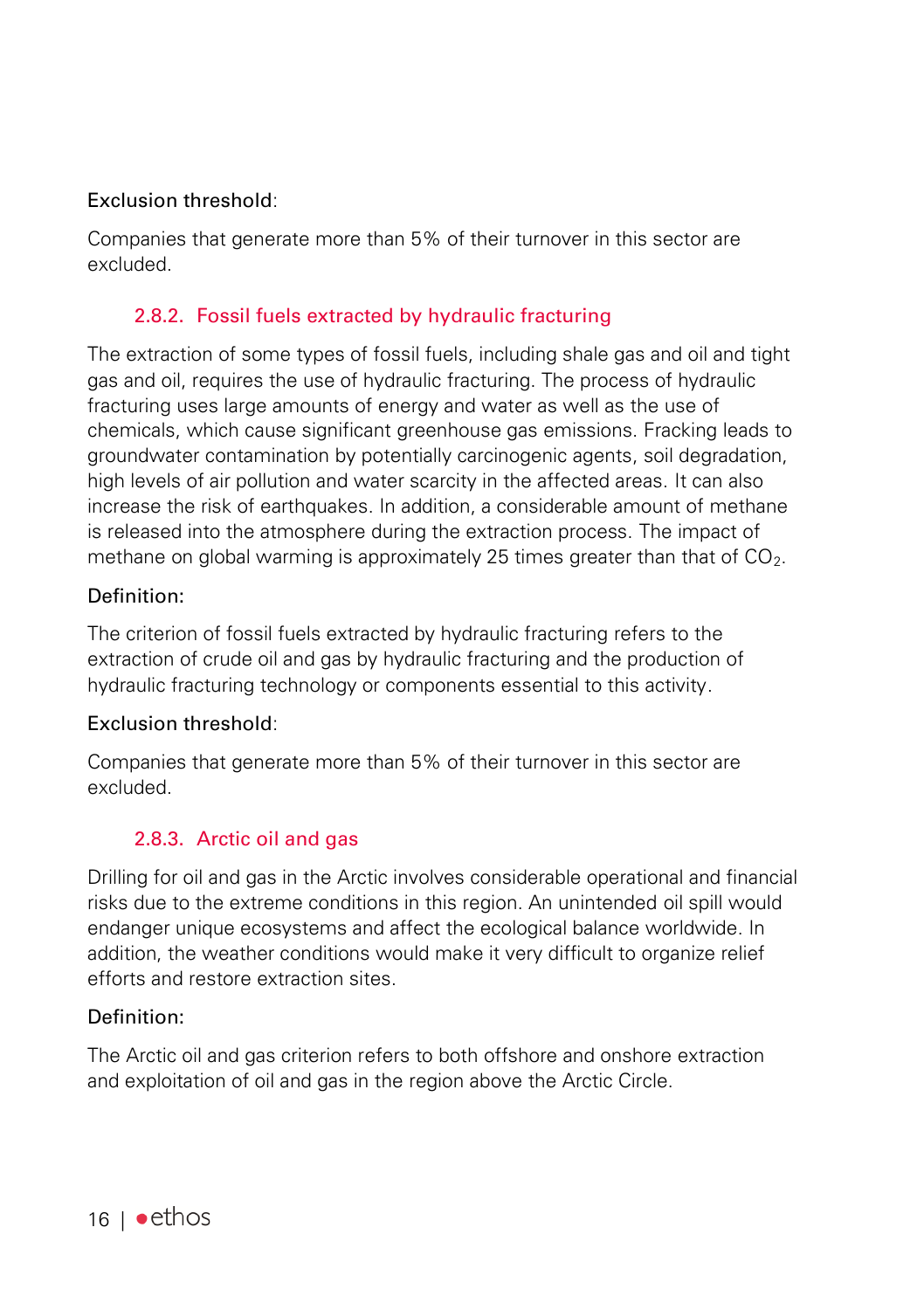### Exclusion threshold:

Companies that generate more than 5% of their turnover in this sector are excluded.

### 2.8.4. Transport in oil and gas pipelines and storage of unconventional fossil fuels

Service providers for the transport in oil and gas pipelines and for the storage of unconventional fossil fuels contribute directly and actively to the development of these energy sources. In addition, the construction of oil and gas pipelines and storage sites often violates the rights of indigenous people. Furthermore, their construction and use give rise to considerable concerns about the environmental and health risks in the event of a possible accident.

#### Definition:

This criterion refers to developers and operators of oil and gas pipelines and storage sites for unconventional fossil fuels.

#### Exclusion threshold:

Companies that generate more than 5% of their turnover in this sector are excluded.

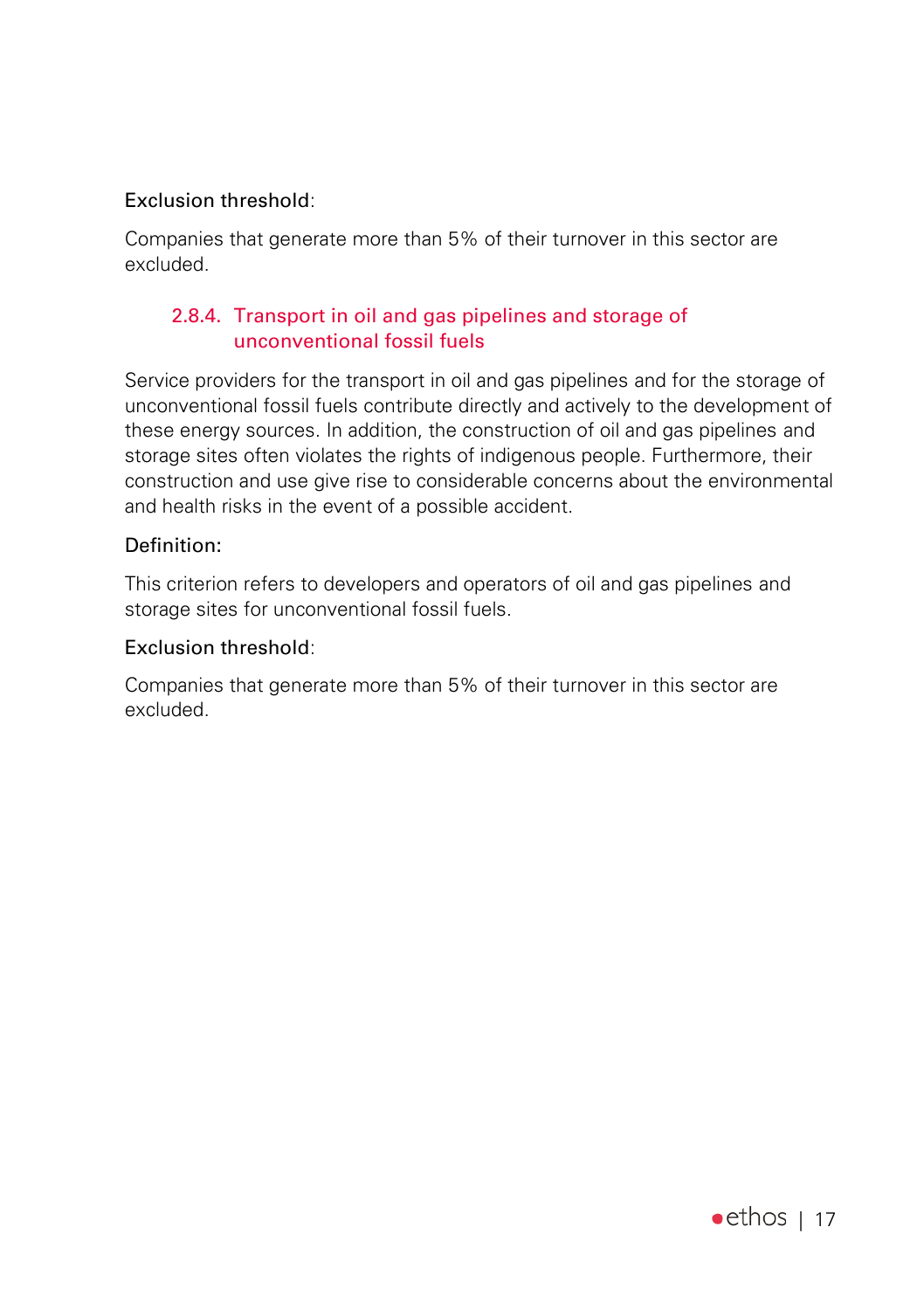# 2 Principle of conduct-based exclusion

*Principle 3: Exclude companies whose conduct severely violates the fundamental principles defined*

*In the framework of its investment funds, Ethos excludes companies whose conduct violates the fundamental principles of ethics and sustainable development.*

Exclusions tied to the conduct of a company are implemented when companies are implicated in major controversies in terms of corporate governance or environmental and social responsibility. In particular, systematic breaches of international conventions signed by Switzerland or the ten principles of the UN Global Compact lead to the exclusion of a company.

Listed companies are often multinational enterprises with a presence in multiple countries, either through own operations or through their supply chains. In light of the impacts that these companies have on the economy, humans and the environment, it is important that they commit to respecting not only local laws but also the most important universally recognised norms such as the Universal Declaration of Human Rights, the ILO Conventions, the OECD Guidelines for Multinational Enterprises, the UN Global Compact and the Rio Declaration on Environment and Development.

### 2.1. Business ethics

Business ethics is a necessary condition for the development of a stable and prosperous social and economic environment. Ethos believes that integrity should be a priority for the boards and executive managements of listed companies. The adoption of high standards in business conduct contributes to long-term growth and the convergence of economic, social and environmental objectives. Severe and repeated violations of business ethics principles can lead to the exclusion of a company.

#### Exclusion criteria:

Non-compliance with laws, corruption, distortions of free competition, misleading or false communication with the different stakeholders, money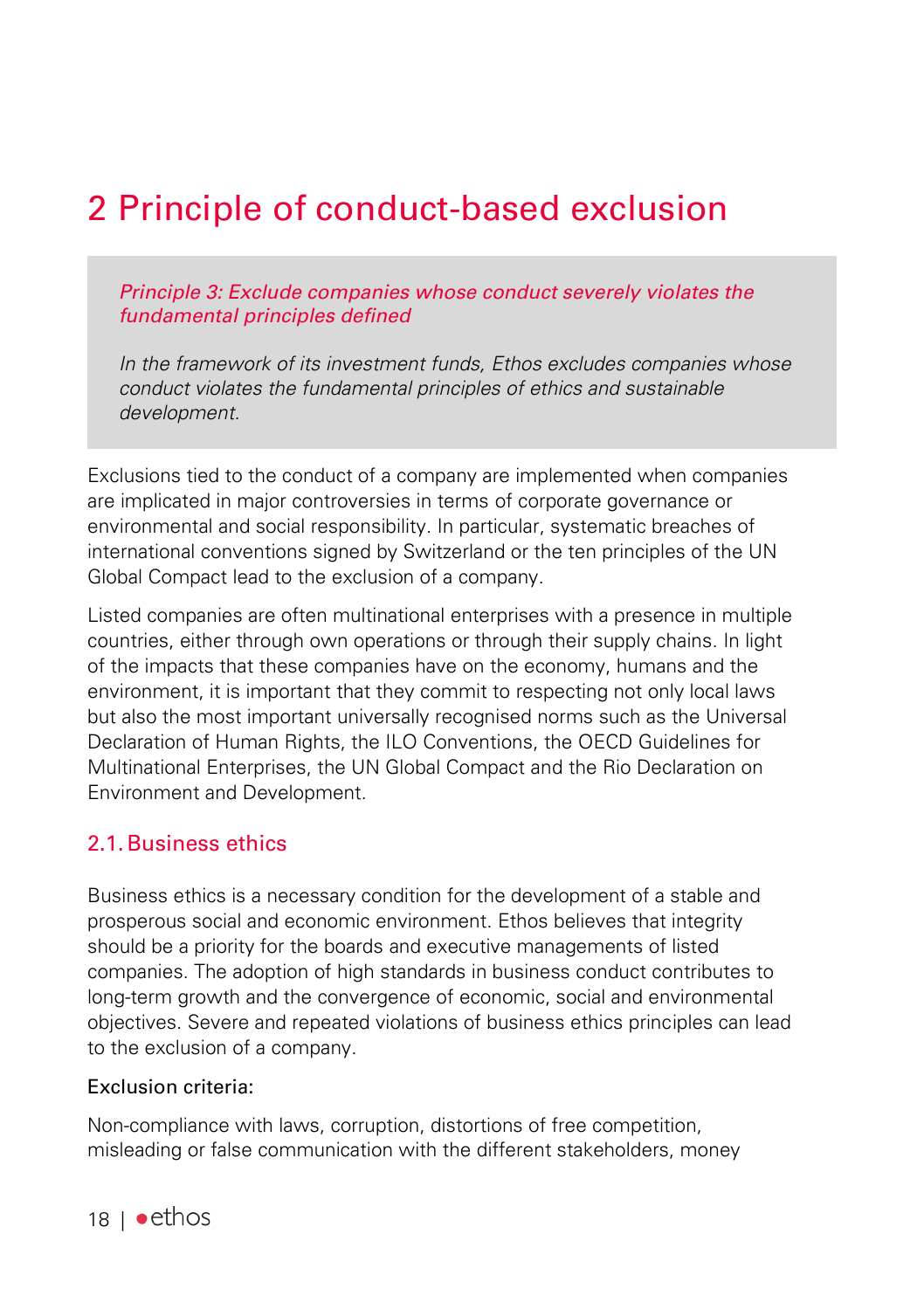laundering, tax evasion or fraud, aggressive tax optimisation, fraud, abusive lobbying or corporate complicity.

#### References (not exhaustive):

OECD Guiding Principles for Multinational Enterprises, UK Bribery Act, UN Convention against Corruption, UN Global Compact.

# 2.2.Corporate Governance

Satisfactory corporate governance is fundamental for the appropriate functioning and continued existence of companies, in particular of listed companies where shareholders are often far removed from decision-making. This requires robust checks and balances to ensure the proper functioning of companies and financial markets. Non-compliance with certain fundamental principles of good corporate governance constitutes a major risk for shareholders and can thus lead to the exclusion of a company.

#### Exclusion criteria:

Multiple aspects of good corporate governance are not respected, in particular the poor protection of minority shareholders.

#### References (not exhaustive):

Corporate Governance Principles of the Ethos Foundation.

# 2.3.Social

Companies, in particular listed multinational enterprises which are active in a global environment, need to commit to socially responsible conduct. They need to respect national and international law, internationally recognized standards of best practice as well as human and labour rights. The respect for human rights must occur wherever the company operates directly but also in its supply chain, in particular when the company's sourcing represents a large part of the supplier's revenues. Human rights breaches in a company or in its supply chain can lead to the exclusion of a company.

#### Exclusion criteria: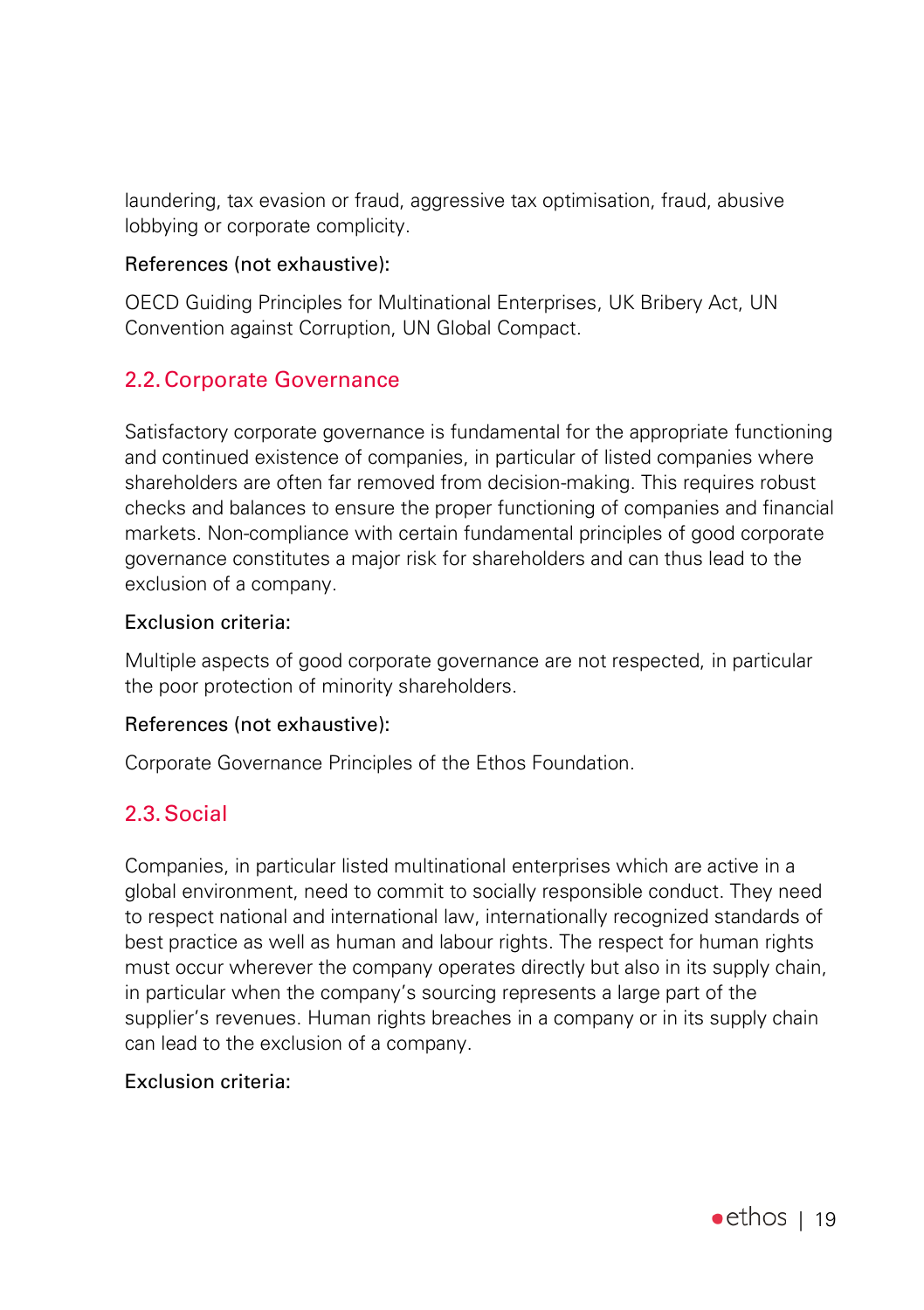Human rights breaches, discrimination, forced labour, child labour, impeding the freedom of association and the right to collective bargaining , poor and hazardous working conditions, and harm to World Heritage Sites.

#### References (not exhaustive):

UN Guiding Principles on Business and Human Rights, Universal Declaration of Human Rights, Conventions of the International Labour Organization, UN Global Compact, World Bank Group - Environmental, Health, and Safety (EHS) Guidelines.

# 2.4.Environment

Every company directly impacts the environment by using resources and producing waste, but also indirectly throughout the life cycle of its products from their development until their dismantling. Lack of respect for the precautionary principle in the production process or related to the use of the manufactured product can lead to exclusion of a company. In addition, companies which significantly contribute to global warming without taking meaningful action to mitigate their impact can also be excluded.

#### Exclusion criteria:

Major environmental damage, violation of the precautionary principle, hazardous industrial production methods, non-conventional mining or oil production methods, contributing to global warming, safety of infrastructure, impacts on ecosystems and biodiversity.

#### References (not exhaustive):

Rio Declaration on Environment and Development, UN Global Compact.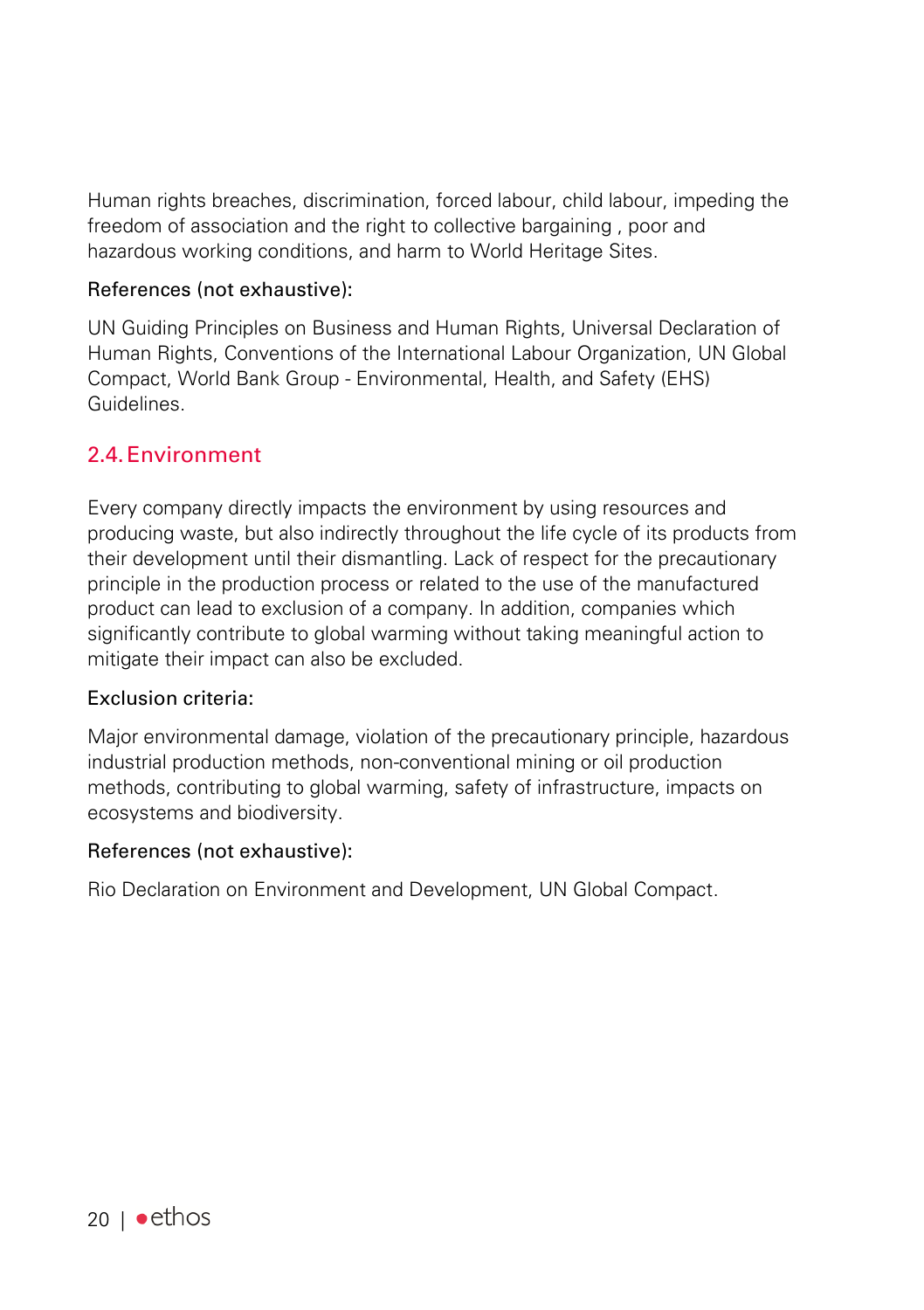# 3 Principle of environmental, social and corporate governance assessment

#### *Principle 4 – Assess companies according to environmental, social and corporate governance (ESG) criteria*

*In the framework of its investment funds, Ethos prioritises investments in companies and debt issuers who receive an above average ESG assessment.*

Socially responsible investment (SRI) is based not only on traditional financial metrics, but also integrates environmental, social and governance (ESG) criteria in its investment process.

Ethos evaluates the sustainability performance of a company by analysing its exposure to ESG risks, as well as how it manages these. The company strategy is analysed based on the transparency of the information provided, the clarity and coherence of its mission statement as well as the ambition and skill set of management. The Ethos ESG assessment is structured in three stages which are corporate governance analysis, analysis of the corporate strategy and analysis of its reporting. It takes into account the specific ESG risks faced by the different stakeholders.

#### 2.1.Corporate governance

The corporate governance of a company is the sum of the rules that define the roles and relations between shareholders, the board, executive management, external auditor as well as the company's stakeholders. In a publicly listed company it is of great importance that the corporate governance adheres to certain fundamental principles such as the separation of operational from supervision functions, sufficient independence of the board, equal treatment of shareholders and a fair remuneration policy that does not lead to excessive risk taking by executive management.

Together with its proxy voting guidelines, Ethos publishes on a yearly basis its corporate governance principles which cover its expectations in terms of good corporate governance. These elements are a integral part of the Ethos ESG assessment.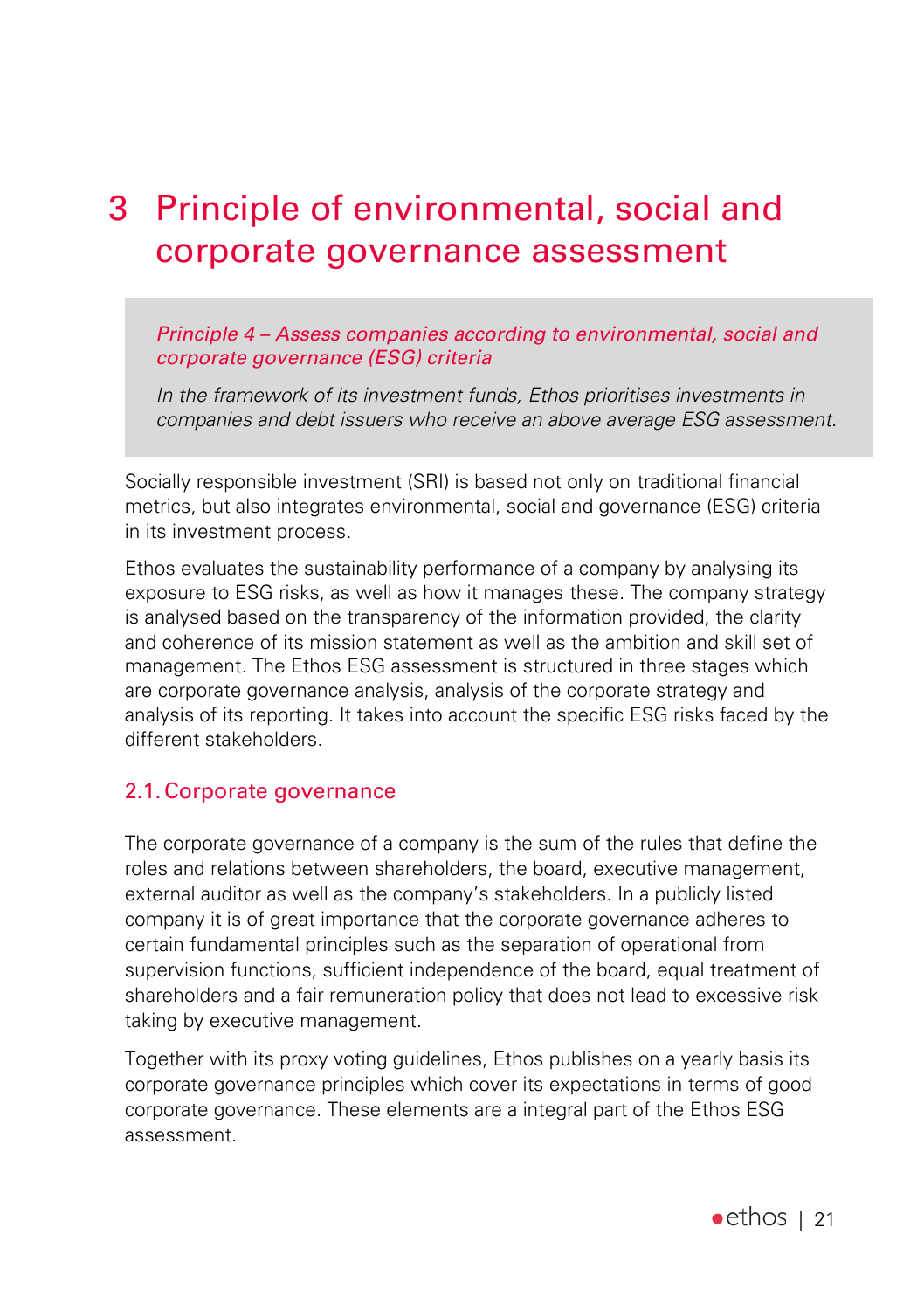### 2.8.1. Board

The separation of functions (chairman and CEO) and the independence of the board are central elements of the Ethos analysis. This analysis is completed by a study of the composition and functioning of the board, notably in terms of skills and diversity of its members (gender, age, training, origin.

### 2.8.2. Capital structure and shareholder rights

The equal treatment of all shareholders (one share – one vote) is also a key principle of the analysis.. The exercise of shareholder voting rights must be facilitated by the companies.

### 2.8.3. Remuneration

Remuneration systems are essential for aligning the interests of executive management with those of the shareholders. The remuneration system can strongly influence the behaviour and the decisions of executive management. For Ethos, putting in place an appropriate remuneration system is indispensable for ensuring executive management works in the best long-term interest of its shareholders and stakeholders.

# 2.8.4. Business ethics

Impeccable business ethics guarantee a healthy corporate culture which lends itself to business growth. Ethos considers the existence of a public code of conduct to be the first step in implementation of such a corporate culture. Ethos analyses the code of conduct's coverage of the risks and challenges facing the company as well as the manner in which the code of conduct is implemented.

# 2.2.Company strategy and reporting

The Ethos ESG assessment evaluates the corporate strategy in terms of environmental and social responsibility. The existence of a sustainable development committee at the board or executive management level is a central element for ensuring that environmental and social issues are integrated at the highest level of the organisation. The company's participation in different sector initiatives aimed at improving corporate responsibility is also considered in the Ethos assessment.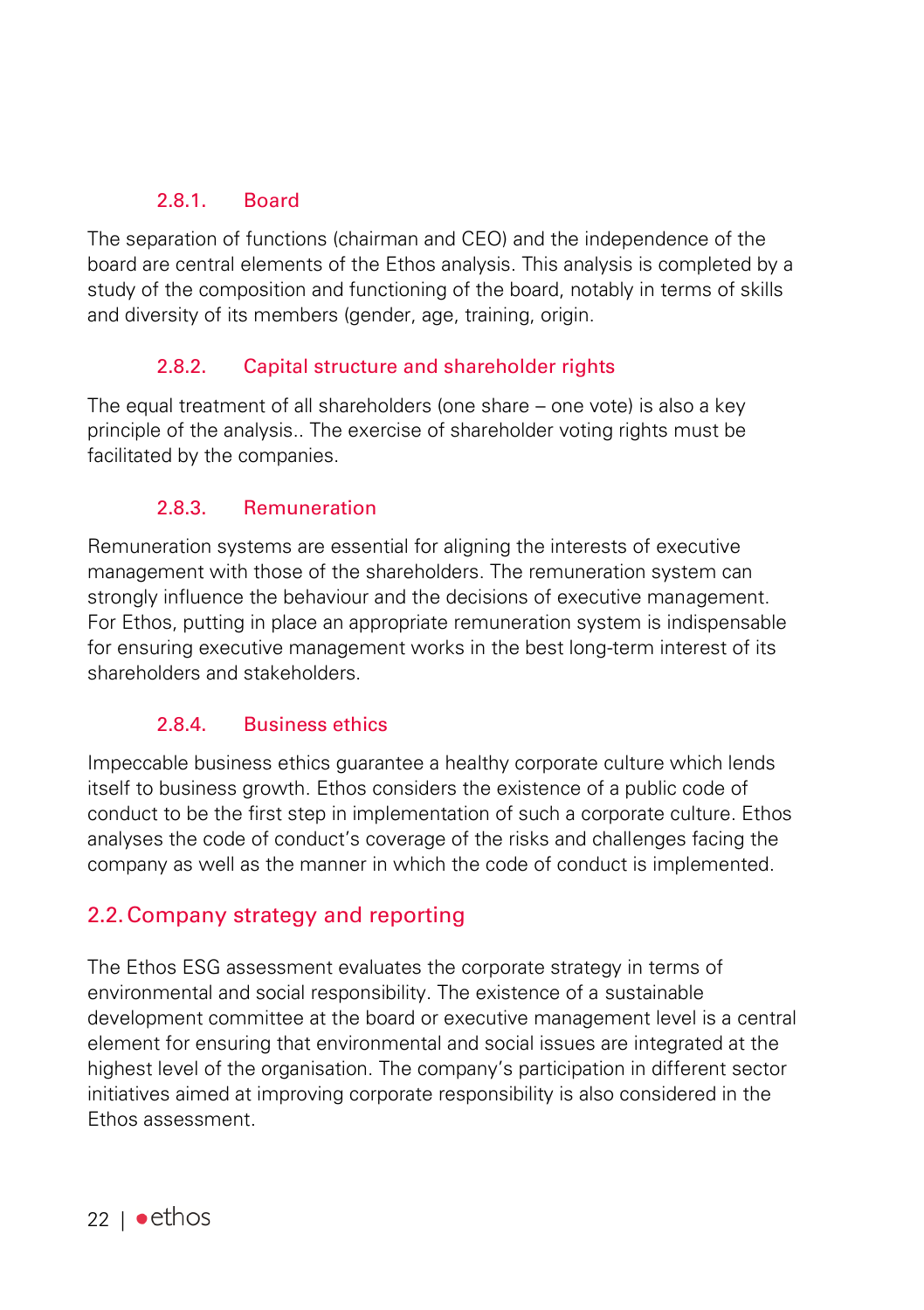The manner in which companies provide environmental and social information is also important. Ethos prefers that companies publish a sustainability report according to an internationally recognized reporting standard such as the GRI (Global Reporting Initiative). The reporting should contain a list of key performance indicators along with medium and long-term targets. The external verification of the sustainability report is also desired.

# 2.3.Stakeholders

Ethos analyses the manner in which the company manages its relations with the stakeholders listed below. The Ethos assessment takes into account the different challenges which companies face depending on their sector and size. The weighting assigned to the different stakeholders in the Ethos ESG assessment depends on the sector.

# 2.8.1. Employees

Employees stand at the heart of a company and are crucial for efficient operations and long-term success. An occupational health and safety policy as well as a diversity and non-discrimination policy are basic essentials of corporate responsibility. Freedom of association and the right to collective bargaining and the application of the highest social standards are expected of a socially responsible company.

# 2.8.2. Clients

The quality of products distributed to clients is fundamental for the company's long- term success. Products with innovative characteristics that support sustainable development are rated particularly highly. Ethos also analyses the way in which a company certifies the quality of its products and production processes. Finally, measures for the protection of client data have also become a priority for a socially responsible company.

# 2.8.3. Suppliers

The notion of environmental and social responsibility refers to the entire value chain. Therefore, it is part of a company's responsibility to consider the risks associated with its supplier relations. This part of the value chain is particularly exposed to significant environmental and social risks which can lead to large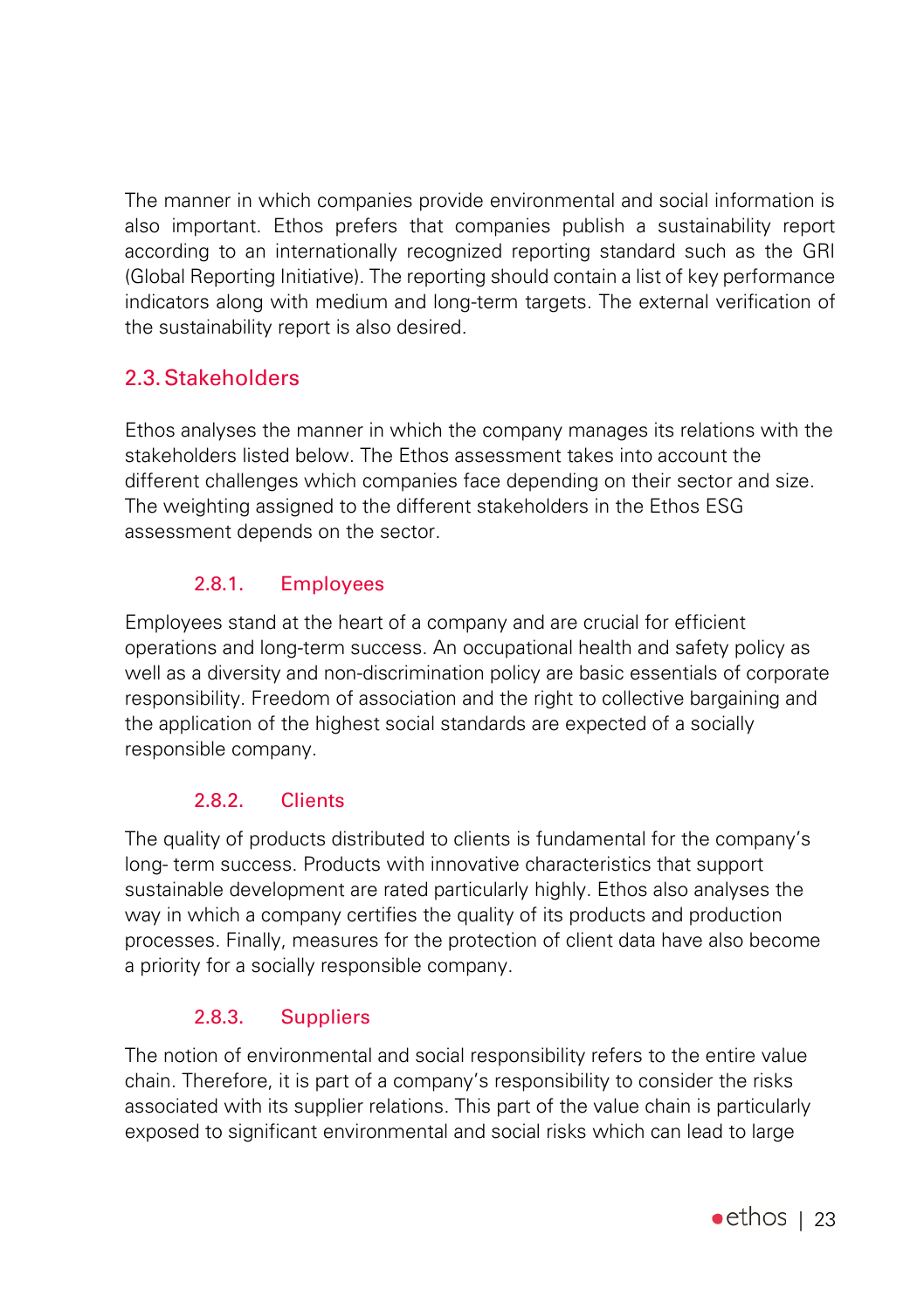costs for a company and its investors if they are not managed properly. Ethos believes that responsible companies adopt a sustainable supply chain policy which includes regular supplier audits to find out if practices match defined requirements.

# 2.8.4. Civil society

Companies have an impact on civil society in countries in which they operate. Their impact is even bigger in developing countries where companies must show a greater responsibility to make up for potential administrative and regulatory deficits. Respect for human rights and for local communities is one of the key elements when analysing the conduct of the company regarding civil society. An analysis of the company's tax policy is also carried out. Transparent and detailed publication of the different tax rates which apply to subsidiaries (country by country reporting) is favoured.

# 2.8.5. Environment

Nature is often considered to be the "mute" stakeholder of a company. Every company directly impacts the environment by using resources and producing waste, but also indirectly throughout the life cycle of its products from their development until their dismantling. Certain sectors of the economy have more environmental impacts than others, such as the extractive, cement and oil & gas industries.

Whatever their sector and geography, companies must put in place an environmental management system (EMS) which allows measuring their impact and environmental footprint. In parallel, they should set quantitative targets, absolute and relative to drive the improvement of their environmental performance.

Ethos expects companies to do everything they can to preserve the natural environment. Namely by committing to respect international conventions and by taking measurements that limit their negative impacts. This not only allows to better manage risks related to the environment but also to profit from opportunities stemming from new technologies and innovative products.

# 2.4. Definition of the Ethos ESG rating

The ESG assessment described under points 4.1 to 4.3 above contributes to the establishment of an Ethos ESG rating for each company. To this effect, the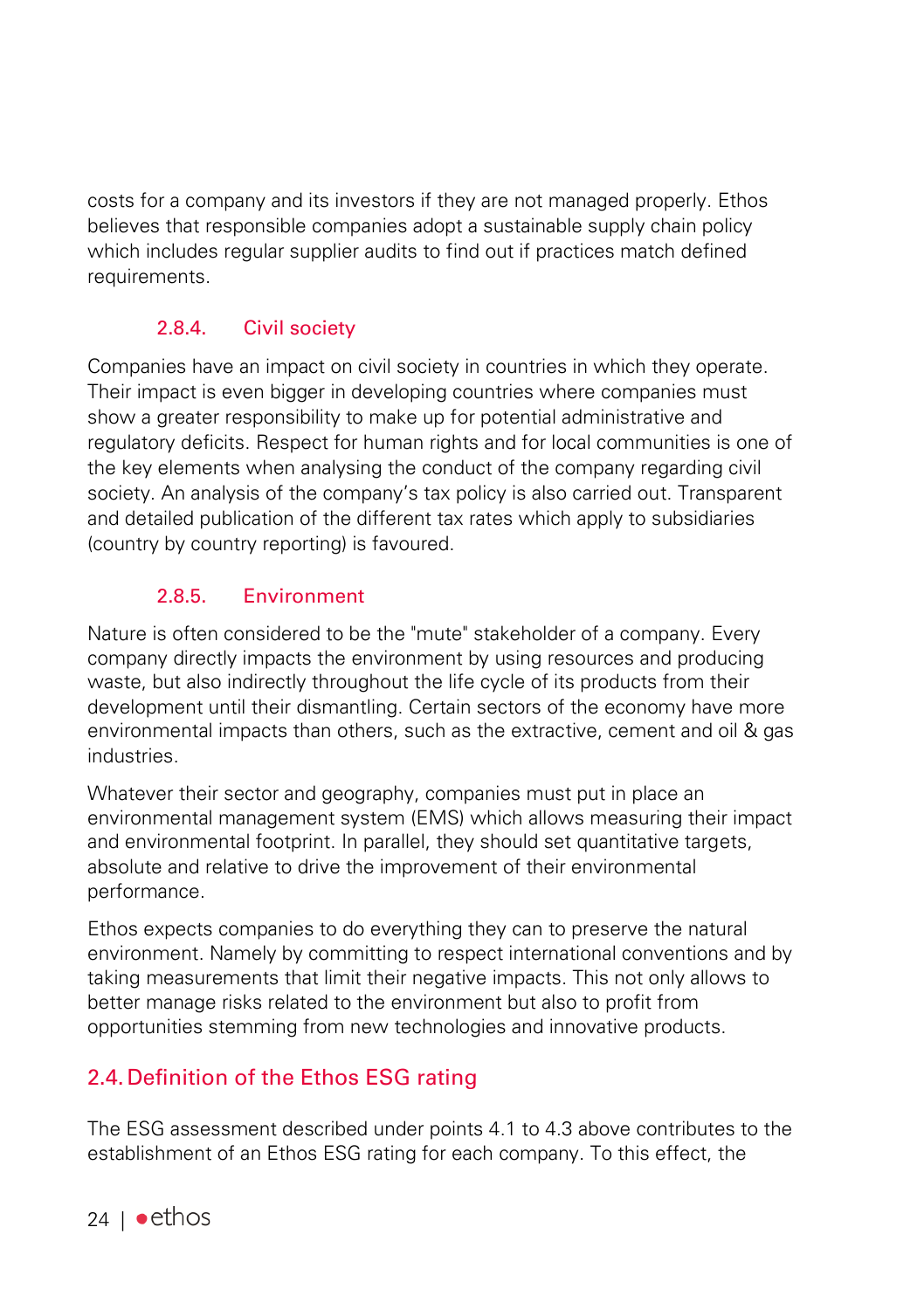extra- financial analysis is completed with a review of any environmental, social or corporate governance controversy the company may be involved in.

When one of these controversies is considered to be major, this leads to the exclusion of the company from the portfolio in accordance with principle 3 above.

The Ethos ESG rating allows to classify companies according to their relative ESG performance compared to their sector peers. When managing its investment funds, Ethos uses its ratings to prioritize investments in the best performing companies in each sector (best-in-class approach).

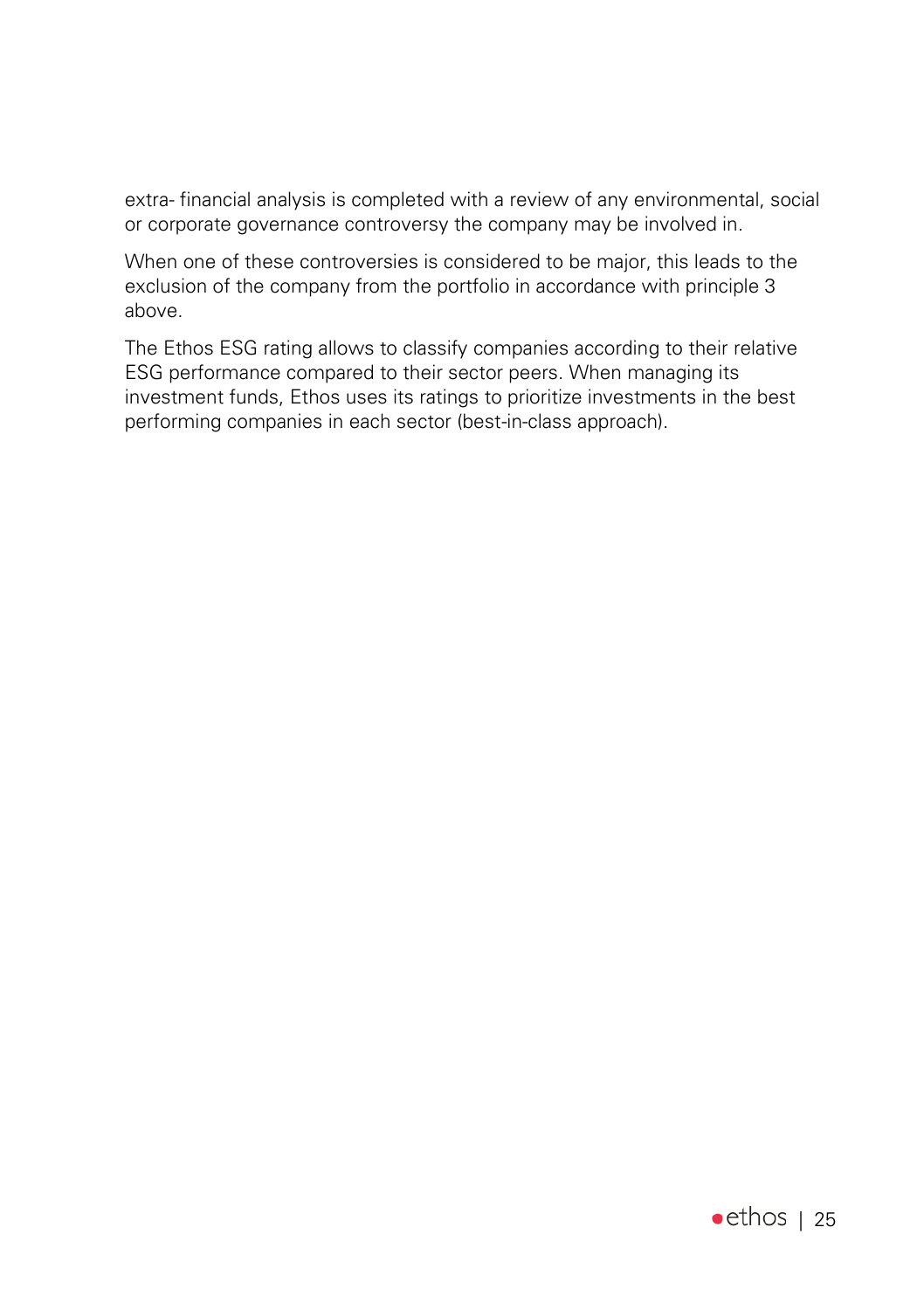# 4 Principle of considering climate change

#### *Principle 5 – Consider climate change in the investment policy*

*Ethos prioritises investment in companies with a low carbon intensity. Its respective investment policy is based on the Ethos carbon rating of the companies and engagement concerning their environmental strategy, as well as the publication and reduction of the carbon footprint of its investment funds.*

Ethos is of the opinion that the companies most exposed to the effects of climate change or those which do not integrate these effects into their business model incur significant risks in terms of their financial valuation and their longterm license to operate.

Given the risks tied to the purchase of shares or bonds of companies with a high carbon intensity, Ethos addresses climate change on four levels in its investment policy: analysing the specific climate change risks of companies (carbon rating), conducting a dialogue with companies in terms of their environmental strategy and publicly communicating and limiting the carbon footprint of its investment funds.

#### 2.1.Climate change assessment of companies

Ethos produces a carbon rating of companies by analysing their direct and indirect carbon intensity as well as the companies' climate change strategy. Special attention is given to companies which are active in carbon intensive sectors, namely in the energy and construction sectors.

#### 2.2. Dialog with companies on environmental issues

As allocators of capital, investors have the duty and responsibility to conduct a dialogue with company management on the implementation of their environmental strategy. This strategy has to reflect the environmental impact of each step of the value chain and the full the lifecycle of its products. In addition, given the magnitude of the challenge, every company has the duty to publish its carbon emissions as well as its reduction targets.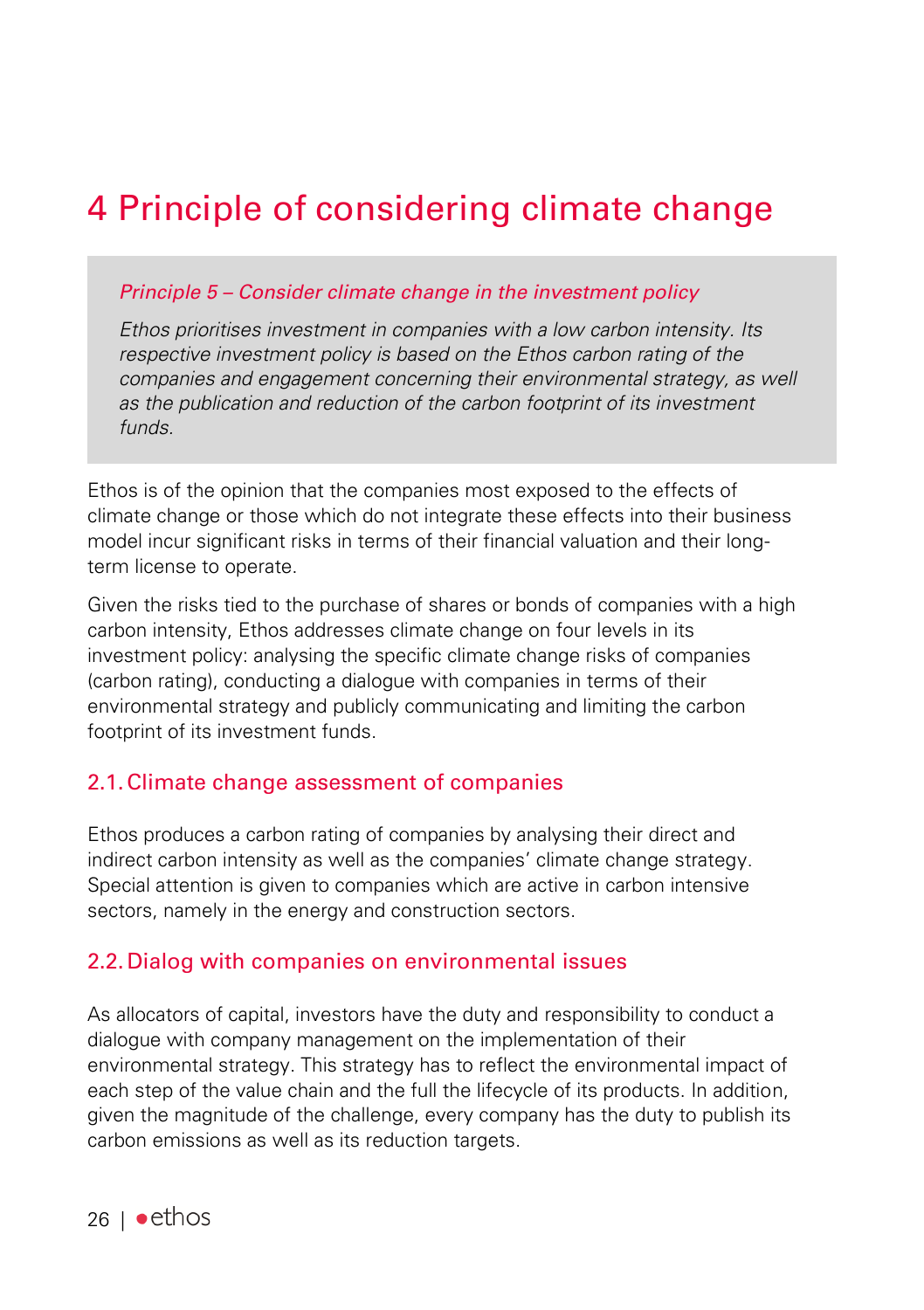Ethos systematically conducts a dialogue with companies on this topic.

# 2.3.Reduction of the carbon footprint of the portfolios

For an investor, reducing financial risk implies an active decarbonisation of his investments. This can lead to a divestment/investment strategy which suggests a transfer of capital towards renewable energy and energy efficiency.

Ethos pays particular attention to the carbon intensity of its investment funds. To this end, a carbon filter is applied during the investment process in addition to the traditional environmental, social and governance analysis. This leads to the construction of portfolios whose carbon emissions are significantly lower than those of their benchmark.

# 2.4.Communication of the carbon footprint of the investment funds

The responsible investor is called upon to be transparent by publishing the carbon intensity of his investment funds. Thus, Ethos has signed the Montreal Carbon Pledge and communicates the carbon emissions associated with all its actively managed investment funds. These metrics are compared with the carbon intensity of the benchmark.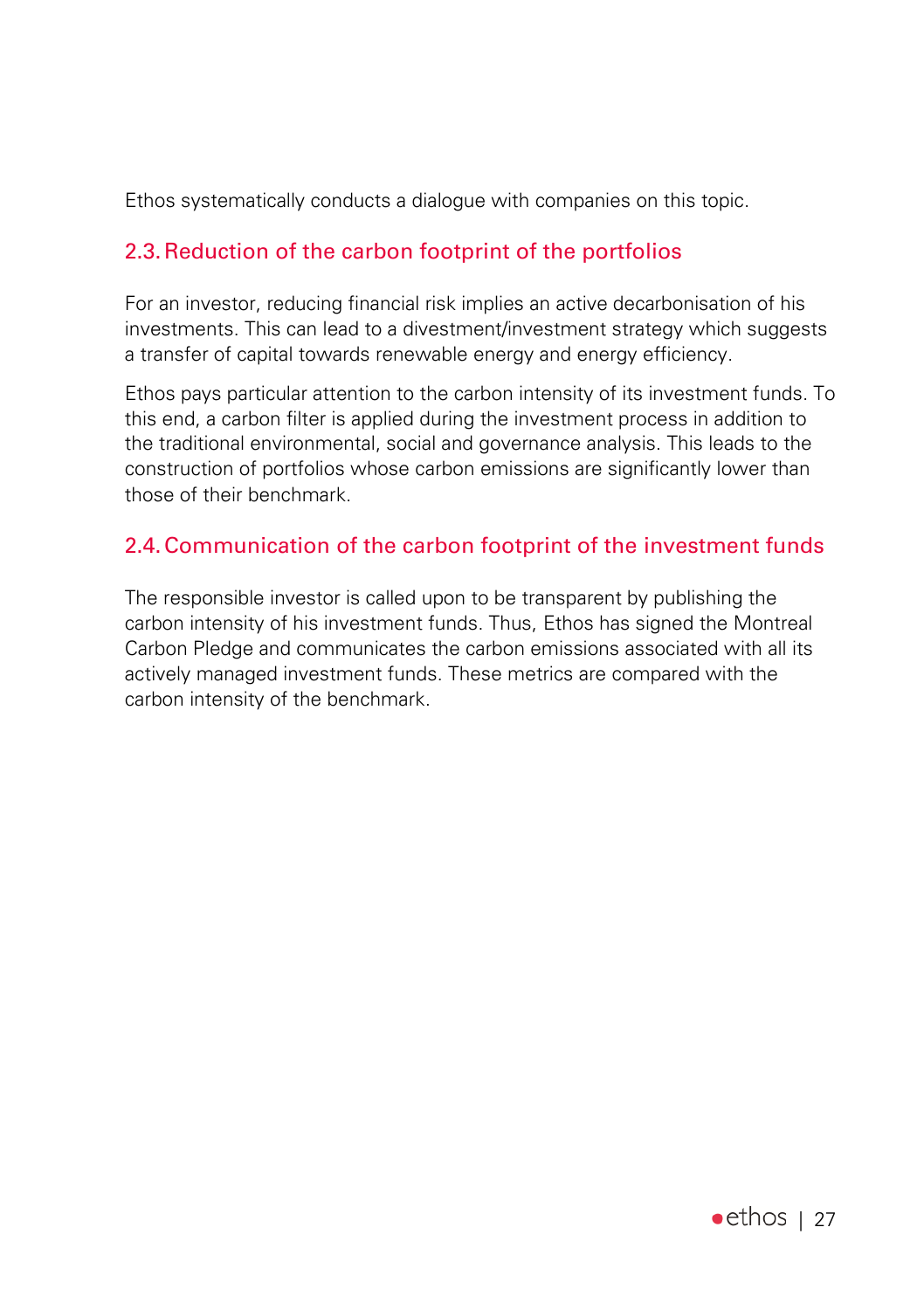# C. ACTIVE EXERCISE OF SHAREHOLDER **RIGHTS**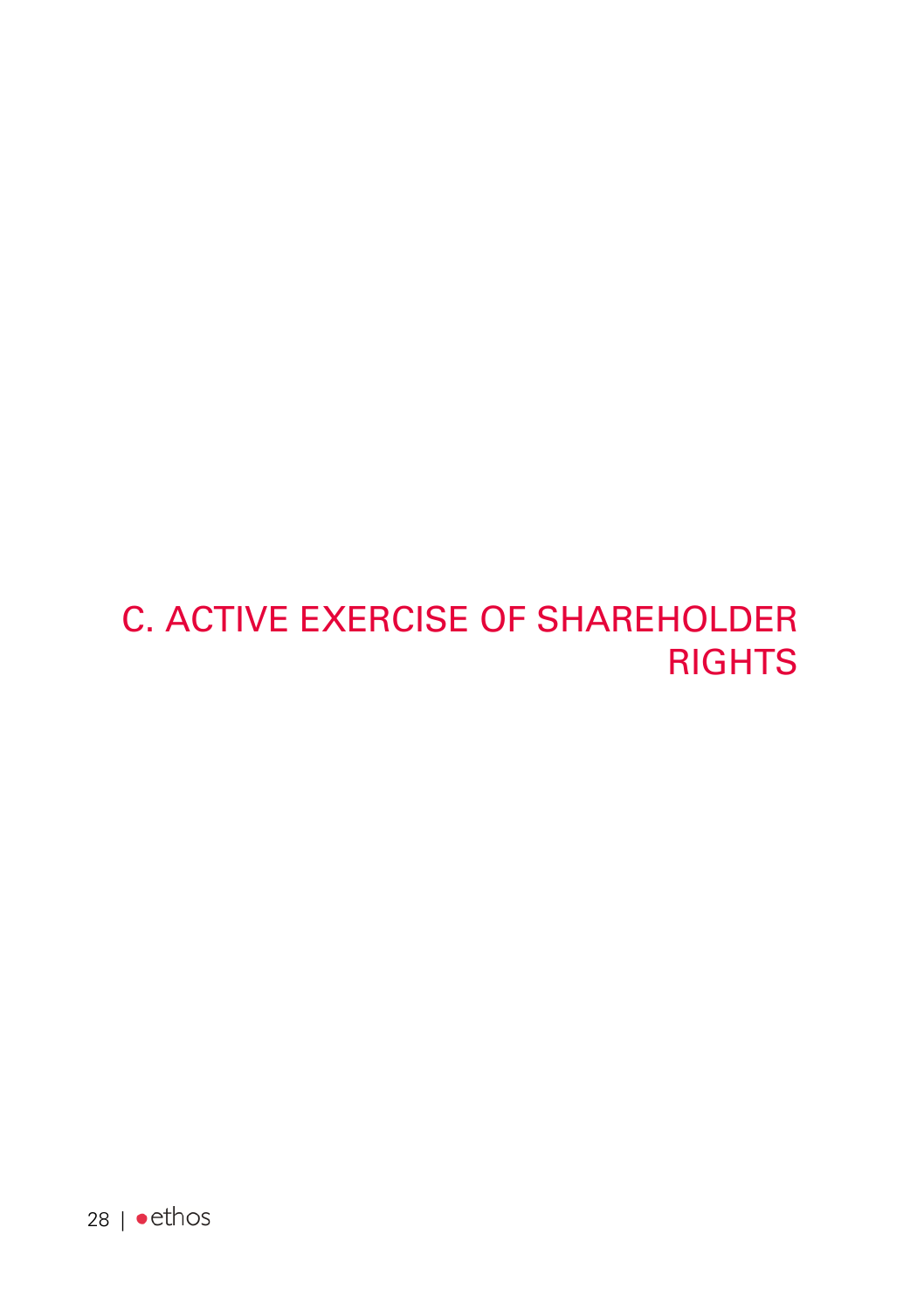# 5 Principle of exercising shareholder voting rights

#### *Principle 6 – Exercise shareholder voting rights*

*Ethos systematically exercises its shareholder voting rights in line with its proxy voting guidelines based on best practice in corporate governance. The proxy voting guidelines and the proxy voting positions are published online.*

The use of the rights provided to shareholder by company law is an integral part of the fiduciary duty of institutional investors and of the Ethos SRI principles. As a long- term investor, Ethos commits to voting at the general meeting of shareholders of the companies in its investment funds. To this effect, Ethos formulates proxy voting positions for each agenda item in line with the Ethos corporate governance principles and proxy voting guidelines.

Ethos prepares voting recommendations for all of the Swiss companies included in the main index (SPI) of the Swiss Stock Exchange. These voting recommendations are applied by the Ethos investment funds. In parallel, Ethos has set up a voting service for its members and clients (mainly pension funds and charitable organisations).

# 2.1.Proxy voting guidelines

The Ethos corporate governance principles and proxy voting guidelines are based on international best practice as well as on the Ethos charter focused on the concept of sustainable development. The guidelines also take into account local standards and practice in terms of corporate governance. The Ethos proxy voting guidelines are reviewed annually in order to take into account the latest regulatory and legal developments as well as evolving corporate governance best practice. The proxy voting guidelines are approved by the board of Ethos Foundation.

The Ethos corporate governance principles and proxy voting guidelines are available on the Ethos website.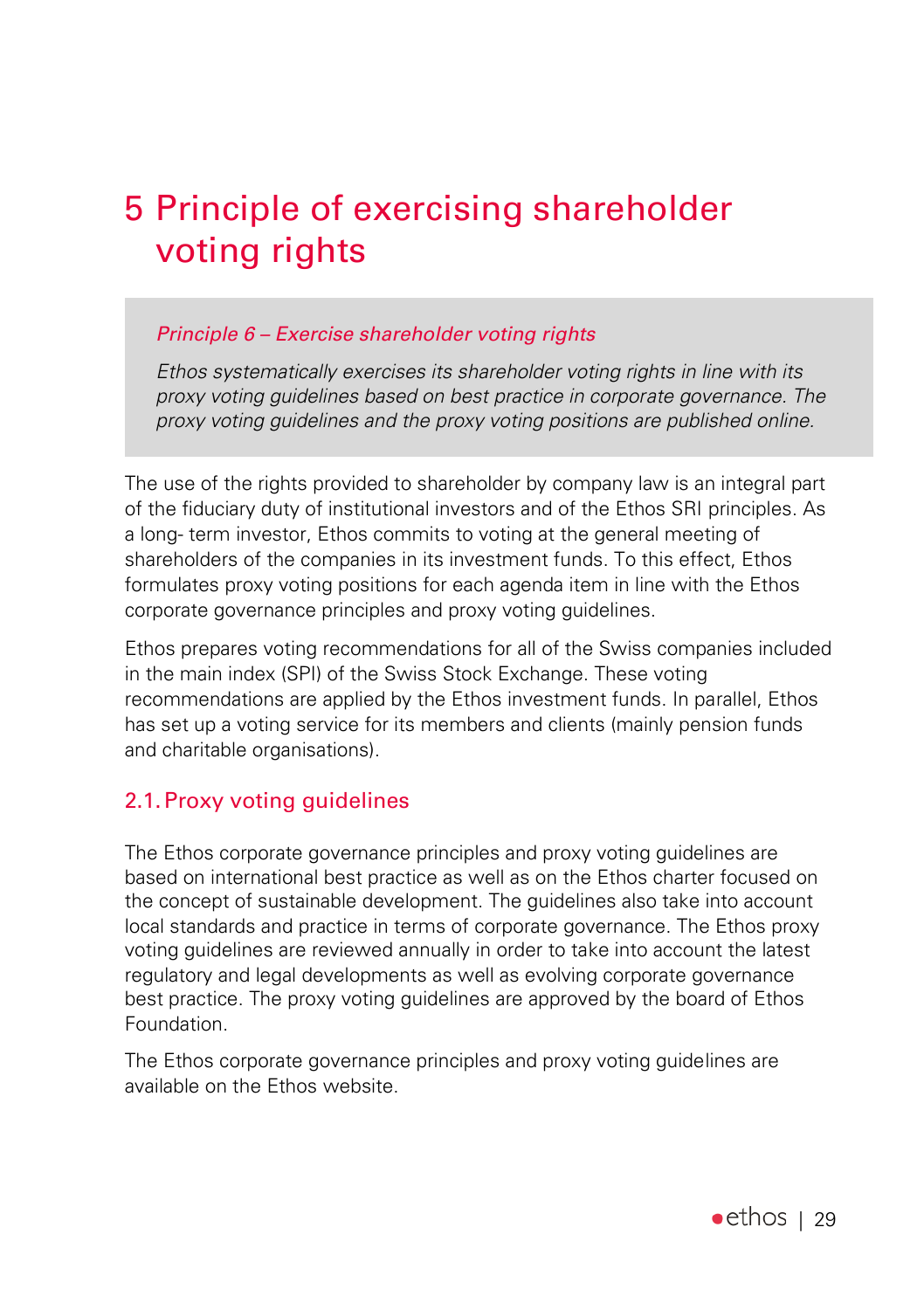# 2.2. Detailed analysis of the general meeting of shareholders and communication with the companies

Ethos conducts a proprietary analysis of the agenda of listed Swiss companies and systematically exercises the voting rights attached to the shares held. The analysis of foreign companies is carried out by external service providers. Ethos implemented a systematic control framework to ensure alignment between the recommendations formulated by the external providers and the Ethos proxy voting guidelines. Before conducting its analysis and if needed to have the best possible understanding of the current situation of a company, Ethos contacts companies directly to ask for additional information. Afterwards, these discussions and meetings continue in a systematic manner.

Ethos informs each analysed Swiss company about its voting positions on each agenda item. However, the detailed analysis is communicated to the companies only after the general meeting of shareholders has been held.

# 2.3.Transparency when exercising voting rights

Institutional investors manage the assets of third parties. Transparency when exercising voting rights is an integral part of the fiduciary duty of institutional investor and of the Ethos SRI principles.

Ethos publishes its voting positions on its website two working days before the general meeting of shareholders takes place.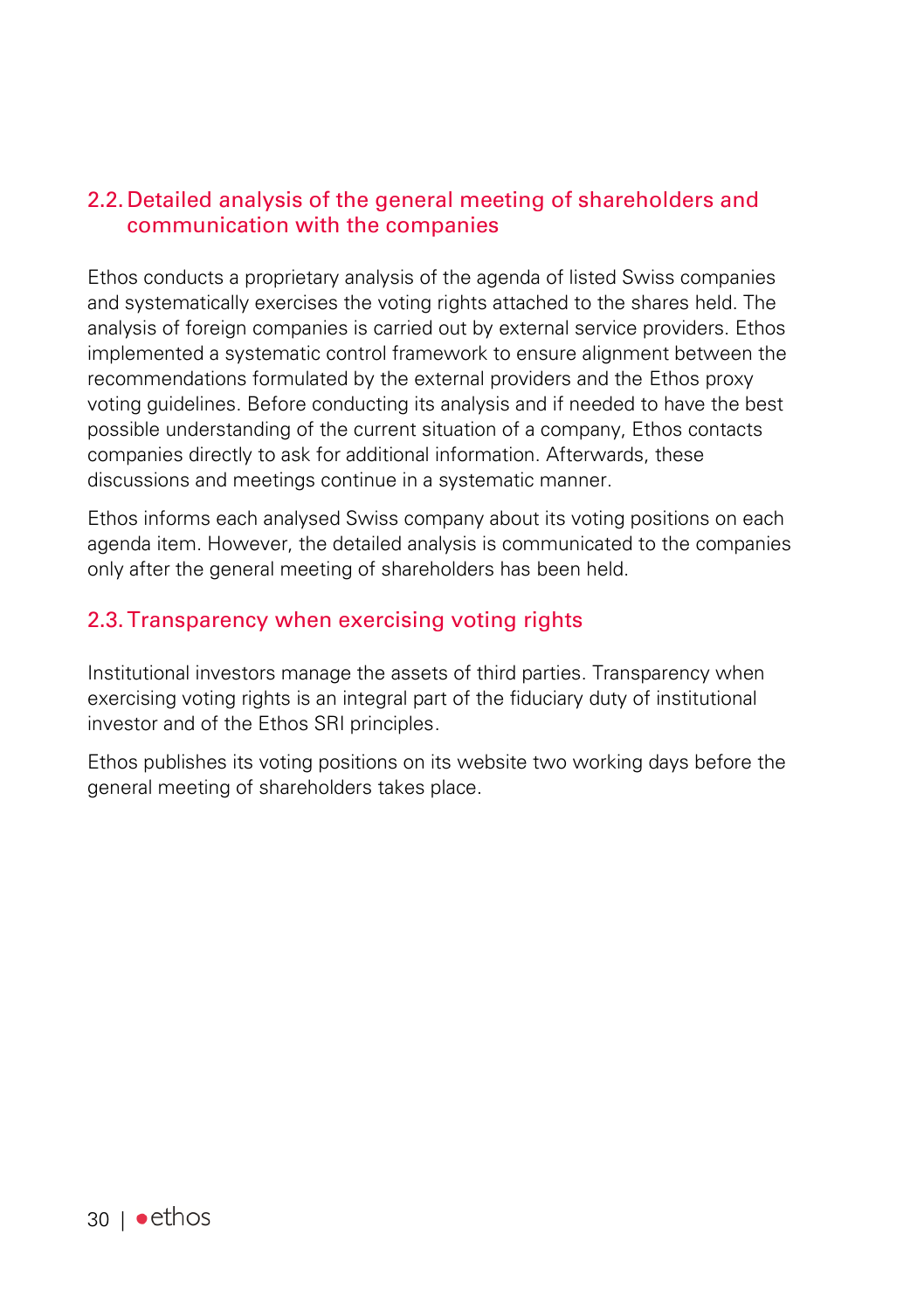# 6 Principle of engaging company management

#### *Principle 7 – Engage in dialogue with company management*

*Ethos conducts a direct dialogue with Swiss listed companies on ESG issues. Internationally, Ethos supports collaborative initiatives in line with its charter.*

Conducting a high-quality and long-term dialogue with companies is at the heart of the Ethos approach. To this effect, Ethos conducts a direct dialogue with Swiss- listed companies, in order to systematically discuss environmental, social and governance (ESG) issues. For companies listed outside of Switzerland, Ethos focuses on indirect engagement by joining forces with other institutional investors and participating in collaborative engagement initiatives.

# 2.1.Monitoring of portfolio companies

As an active investor, Ethos monitors the corporate governance level of portfolio companies as well as their awareness of environmental and social challenges. For Swiss companies the ESG monitoring is carried out internally. All companies in the Swiss Performance Index (SPI) are analysed. For the basic monitoring of non-Swiss companies, Ethos relies on external ESG data providers. An in-house analysis is done for the main ESG challenges as described in chapters 2, 3 and 4 of the Ethos SRI principles.

Ethos identifies the companies with potential for improvement in terms of ESG challenges and enters into a dialogue with these companies, either directly or collaboratively.

# 2.2.Conducting a direct dialogue with company management

The direct dialogue is conducted by Ethos for Swiss shares in its investment funds and as mandated by its programme for corporate engagement (Ethos Engagement Pool – EEP). The ESG issues for engagement are determined each year by the members of the pool. Ethos actively contacts the companies and commits to responding to each company that wishes to lead a dialogue with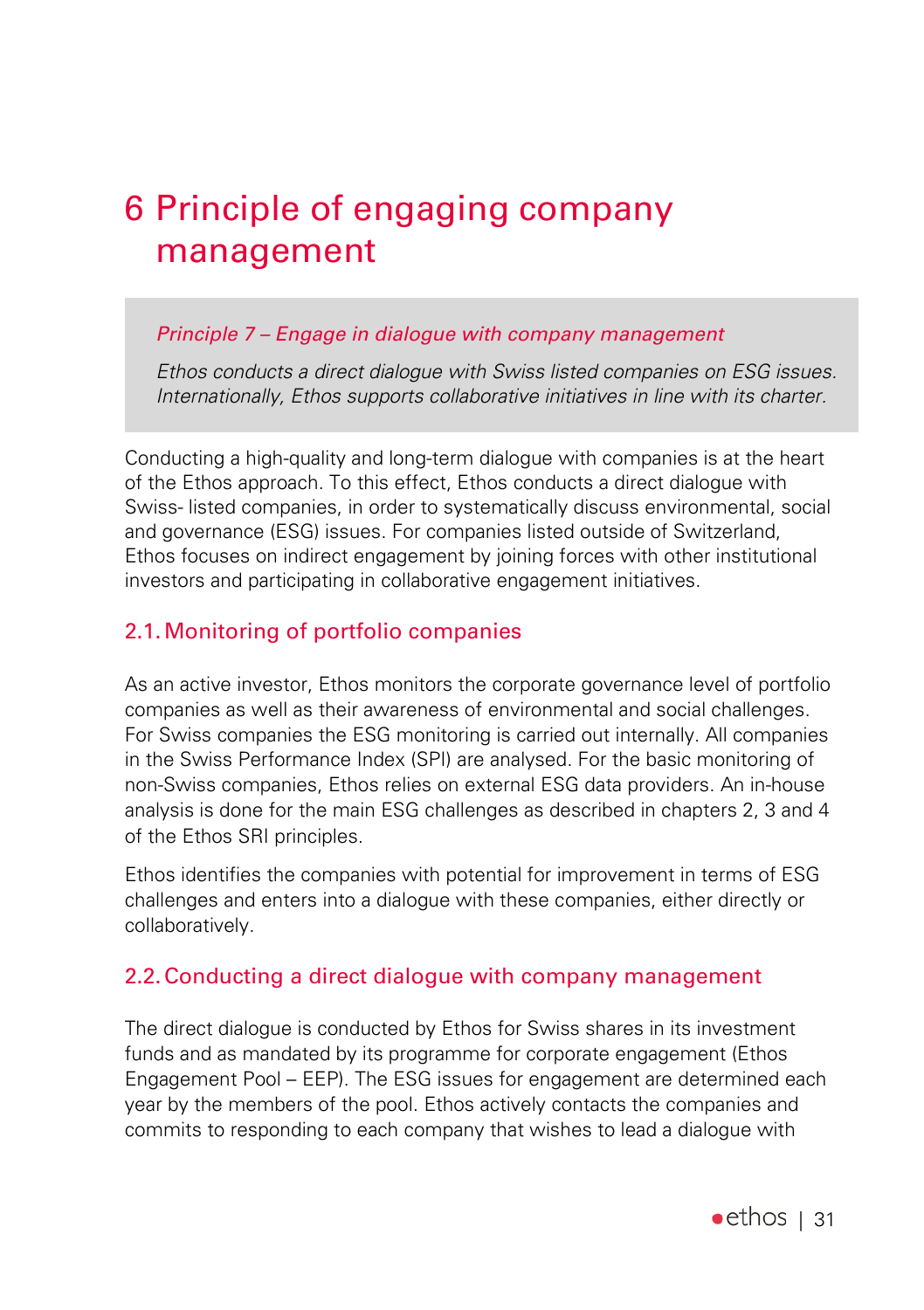Ethos. The dialogue is carried out through letters and email, telephone conferences or in-person meetings.

To support its engagement activities, Ethos publishes papers on specific engagement topics with the aim to outline the expectations of institutional investors. Each year, Ethos prepares a report for the participants in the Ethos Engagement Pool – EEP. This report describes the activities, evaluates the progress made during the year and suggests if and how a dialogue should continue. The issues on which Ethos engages are communicated online on an annual basis.

# 2.3. International collaborative engagement

In order to engage companies included in its international portfolios, Ethos collaborates with institutional investors in the country or the region where the company is domiciled in order to benefit from local knowledge and experience. Ethos regularly communicates with other institutional investors and participates in collaborative engagement initiatives. The objectives of the initiatives supported by Ethos must be in line with the Ethos charter. Ethos management is responsible for selecting the initiatives to support and for compiling a detailed yearly report.

A specific engagement program (EEP international) allows other Swiss institutional investors to also support international initiatives by giving Ethos a mandate to select the most important collaborative engagement initiatives. When these investor initiatives target Swiss companies. Ethos aims to take on an active role.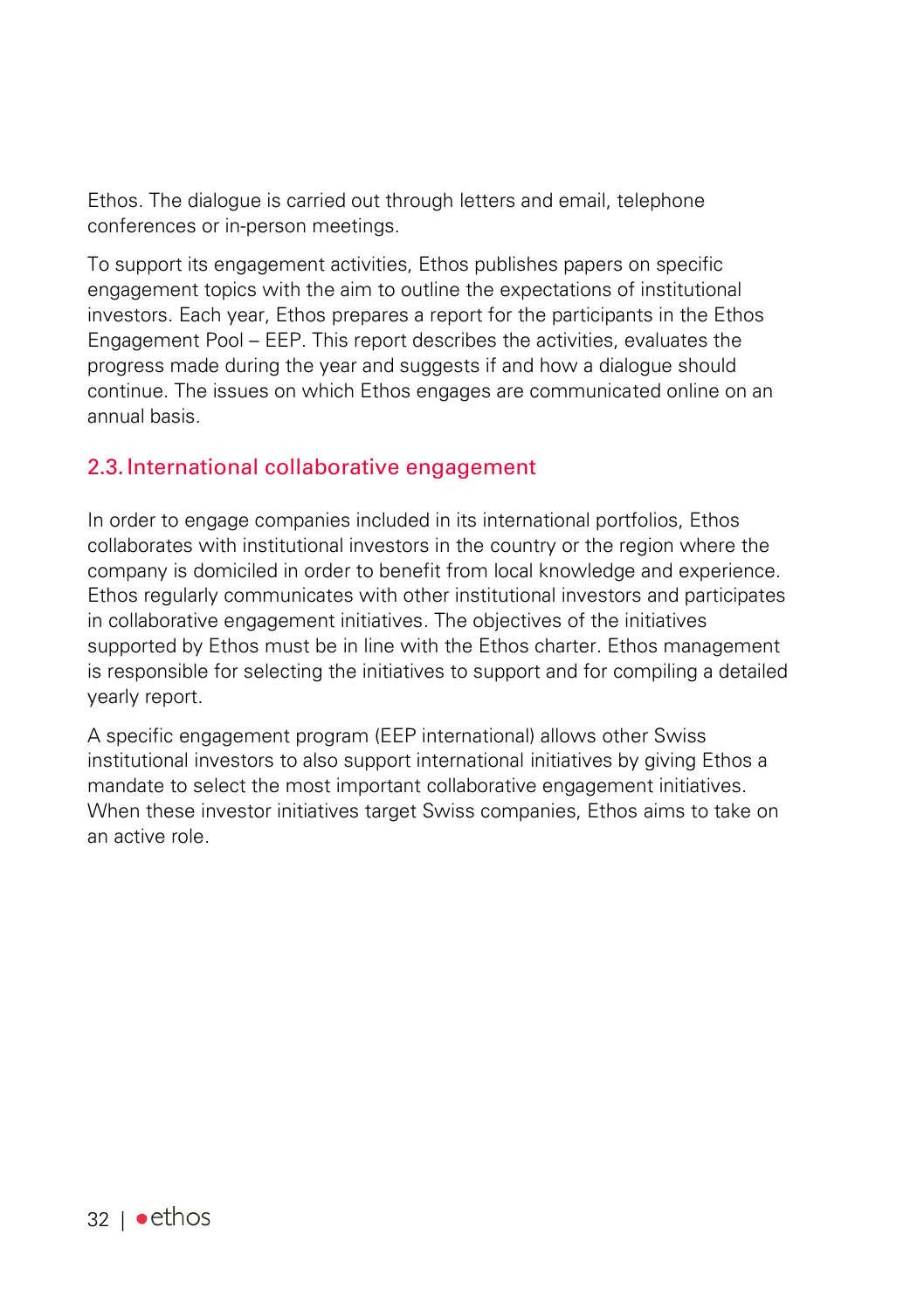# 7 Principle of intensifying active ownership measures

#### *Principle 8 – Intensify active ownership measures where necessary*

*Ethos can intensify the active ownership measures by intervening at the general meeting of shareholders, filing shareholder resolutions, joining shareholder groups or going to court. These measures are taken when the dialogue is blocked and it is necessary to defend the long-term interests of shareholders and other stakeholders.*

In case Ethos identifies problematic corporate governance structures and difficult activities of portfolio companies a direct dialogue is initiated. In most cases, the dialogue is confidential. However, when the dialogue does not yield the expected results, Ethos takes steps to intensify the measures in use.

# 2.1. Intervention at the general meeting of shareholders

Ethos can make public declarations before or during the general meeting of shareholders, for example in cases where the board refuses to take adequate measures to fix major flaws in the corporate governance or in the environmental and social responsibility of a company.

A declaration at the general meeting of shareholders might also be necessary to support the board, for example when a company becomes the target of investors with a short-term horizon who do not respect the interest of all stakeholders.

# 2.2. File a shareholder resolution

If different measures taken do not produce any results and an overwhelming interest in changing a certain practice of a specific company, Ethos may file a shareholder resolution at the general meeting of shareholders. The same resolution can be files at several companies to help evolve the general market practice of companies in terms of corporate governance or environmental and social responsibility.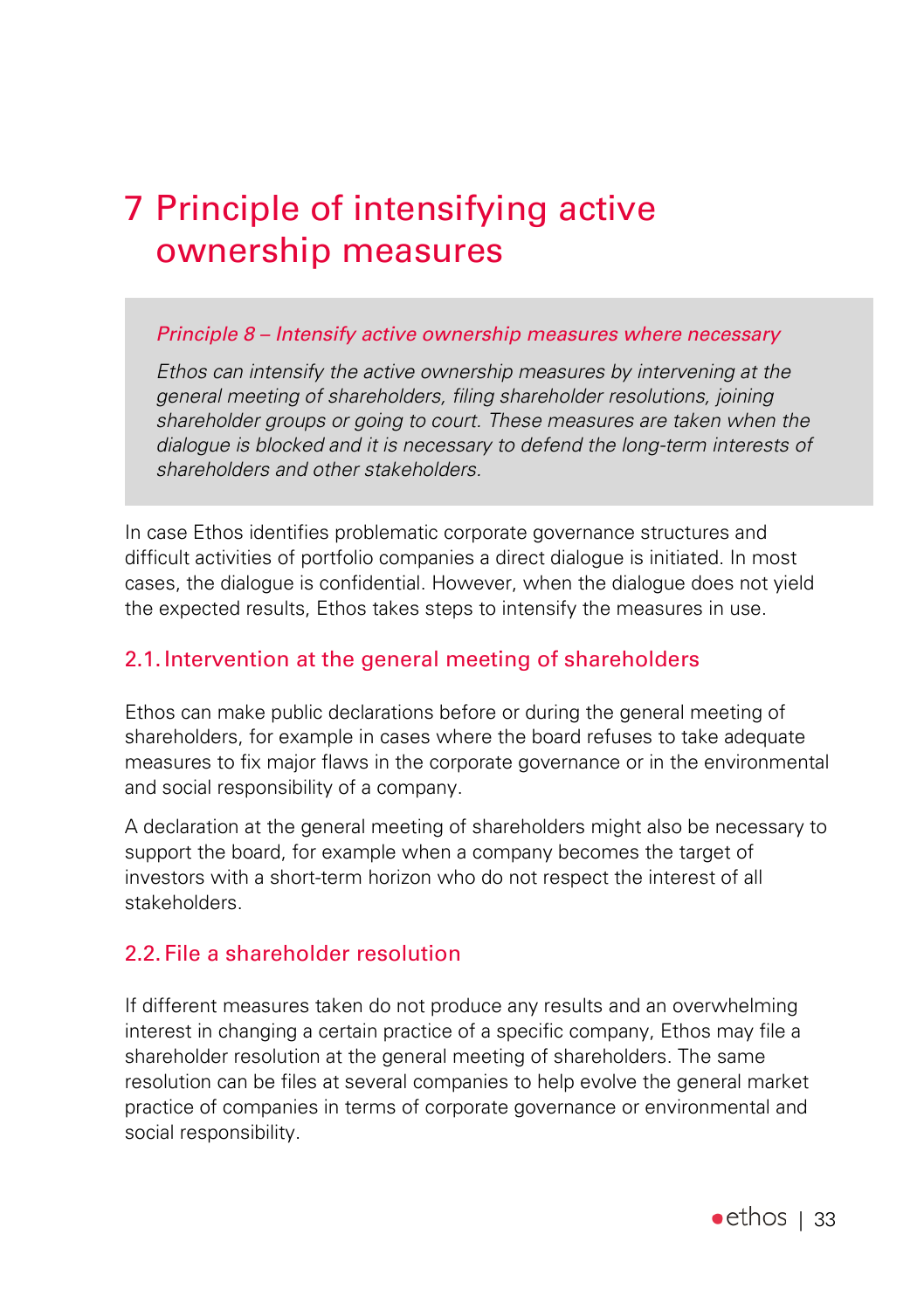# 2.3.Unite with other shareholders

In order for the dialogue to have more impact or to get more support for a shareholder resolution, Ethos can form and promote support groups made up of like-minded investors. The aim of such groups is to increase the pressure on company management by mobilising the investor community, civil society and potentially, government agencies.

# 2.4.Take legal action

When the long-term interests of the company and its stakeholders are at risk and none of the measures of intensification have borne fruit, Ethos reserves the right to take legal action to defend its long-term shareholder interests and those of the shareholders it represents.